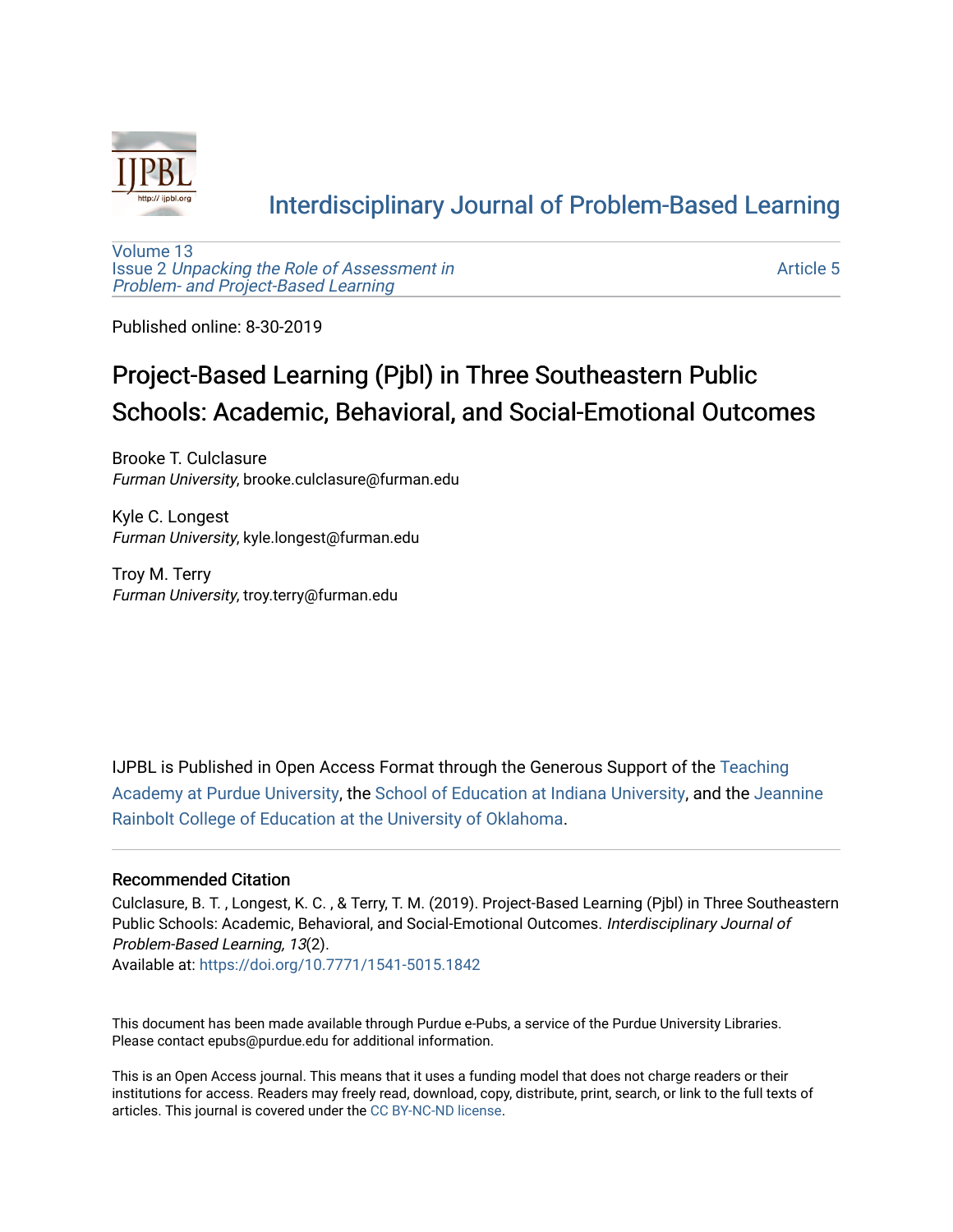# The Interdisciplinary Journal of PROBLEM-BASED LEARNING

SPECIAL ISSUE: UNPACKING THE ROLE OF ASSESSMENT IN PROBLEM- AND PROJECT-BASED LEARNING

# Project-Based Learning (Pjbl) in Three Southeastern Public Schools: Academic, Behavioral, and Social-Emotional Outcomes

Brooke T. Culclasure, Kyle C. Longest, and Troy M. Terry (Furman University)

## **ABSTRACT**

Project-based learning (PjBL) as a PK–12 instructional model is growing nationwide. PjBL is seen as a mechanism to deliver academic content in a more engaging way for students and in a way that stresses the development of skills critical to success in the 21st-century workforce. Because of its increasing popularity and the disparate breadth of research around the model, a study of PjBL in three southeastern public schools was conducted during academic years 2015–2016 and 2016–2017. This study attempted to better understand how PjBL was implemented in schools and to explore the impact of PjBL on schools, teachers, and students. Data collection included classroom observations, educator surveys, student surveys, and an analysis of academic and behavioral outcomes and a subset of social-emotional skills. Findings did not reveal consistent significant differences in the performances of PjBL and non-PjBL demographically matched students on academic and behavioral outcomes. PjBL students did, however, perform better on inventories of social-emotional skills. In addition, while PjBL implementation challenges are apparent, perceptions of students and educators of the impact and possibilities of PjBL are quite positive.

*Keywords:* project-based learning, academic outcomes, behavioral outcomes, social-emotional outcomes, deeper learning skills

### Introduction and Literature Review

### **Defining PjBL**

Clearly defining what constitutes PjBL is difficult (Condliffe, 2017; Thomas, 2000). Most recently, the Buck Institute for Education has devised what it calls "Gold Standard PjBL" that defines PjBL by student learning goals, essential project design elements, and PjBL teaching practices. It stresses that PjBL should develop key knowledge and understanding of academic curricula in students while cultivating career readiness skills. Project designs must: be centered around a challenging problem or question; require sustained inquiry that lasts beyond a few days; be authentic with real-world

engagement; allow students some degree of autonomy and encourage student voice and choice; include formal reflection pieces; involve critique and revision with feedback from peers, real-world actors, and teachers; and conclude with a public product, whether that be a tangible model or presentation on possible solutions or answers to the problem or question, with the audience including invested community members (Larmer & Mergendoller, 2015). Other researchers also have proposed key design principles necessary for PjBL, with some focusing on the application of PjBL in certain subject areas (Darling-Hammond et al., 2008; Grant, 2002; Krajcik & Shin, 2014; Parker et al., 2013; Parker et al., 2011; Ravitz, 2010; Thomas, 2000).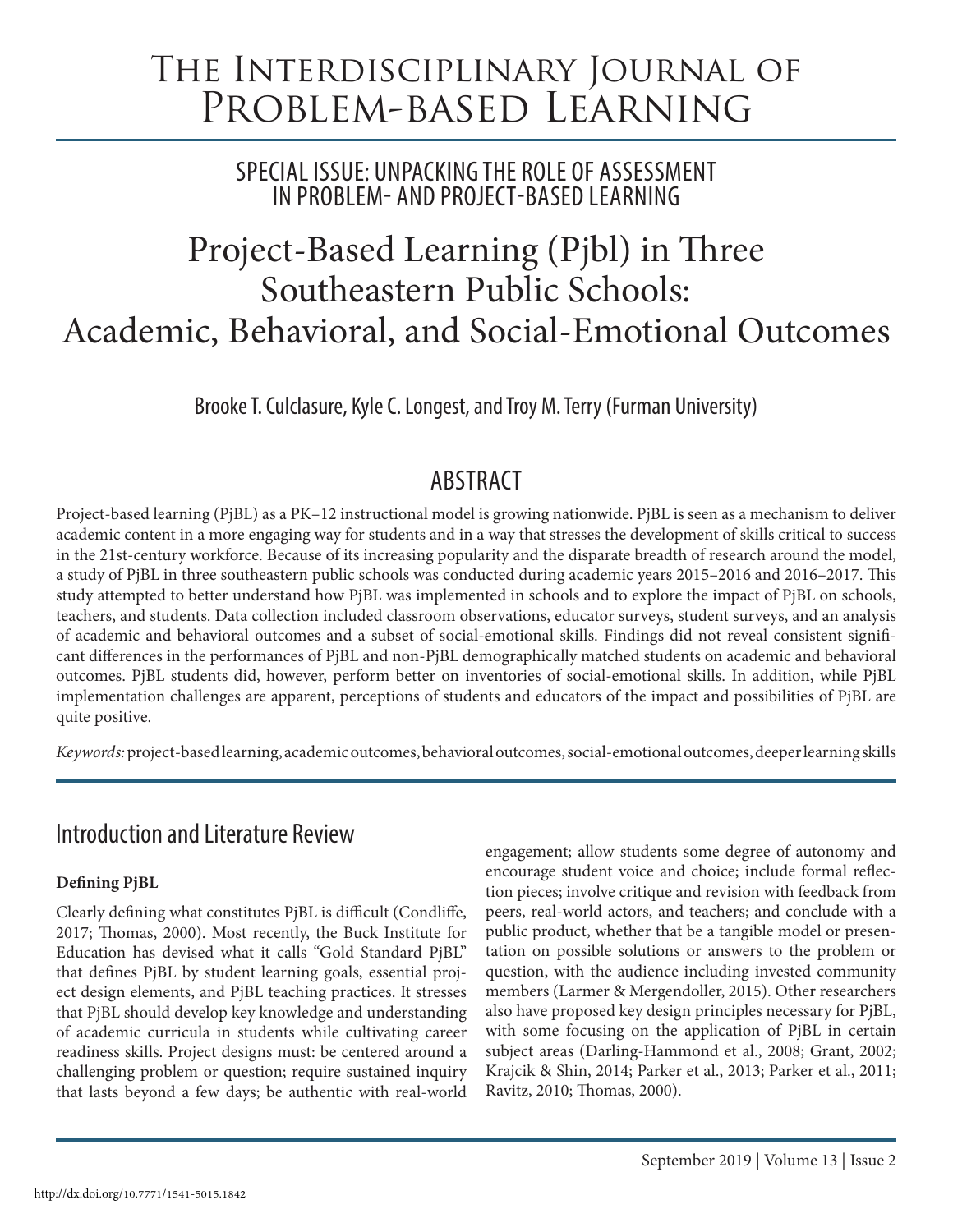#### **PjBL and Student Outcomes**

Various studies have investigated the ways in which PjBL can influence student performance in specific curriculum areas. Summers and Dickinson (2012) conducted a study to compare the social studies and college and career readiness success rates of high school students in a PjBL technology high school and a traditional high school. This four-year longitudinal study found that PjBI students scored higher on social studies standardized tests and had higher levels of promotion to the next grade level than did traditional students. Mergendoller, Maxwell, and Bellisimo (2006) compared the effectiveness of PjBL and traditional instructional approaches in developing high school students' macroeconomics knowledge in the context of their verbal ability, interest in economics, preference for group work, and problem-solving efficacy. Results showed that PjBL increased students' macroeconomic competencies compared to traditional methods. Furthermore, the study found that students with low to midrange verbal abilities learned more in PjBL classes than they did in lecture or discussion classes. Additionally, PjBL students with high motivation to learn macroeconomics learned more than similarly motivated students in traditional classrooms. Another study examined the impact of PjBL on the ability of high achieving high schoolers in Israel to design and implement solutions for technology-based problems. The experimental group included 60 high-achieving students involved in PjBL and the control group was comprised of 60 similar students from technology high schools. Pre- and post-tests showed a faster rate of improvement in technological knowledge for students engaged in PjBL compared to those in traditional classes. Other results showed positive changes in attitude toward technology and higher levels of performance in design skills among PjBL students (Mioduser & Betzer, 2007).

PjBL is also thought to develop students' cognitive and affective skills while being a way to equalize student outcomes. Alacapinar (2008) used qualitative and quantitative analysis, including a video-recorded semistructured interview, to study PjBL students in comparison to a control group of students. Results indicated that PjBL students had a higher cognitive domain and reported that PjBL enriched their creativity while enhancing their ability to collaborate in trusting relationships with peers. Another study found benefits of PjBL in urban public school STEM instruction. Geier et al. (2008) followed approximately 5,000 students in two cohorts of seventh and eighth graders in the Detroit Public Schools. PjBL students showed significantly higher pass rates on the state standardized science test as well as increases in their science content understanding and process skills compared to nonmatched control group peers. These gains remained

up to a year and a half after students' participation in PjBL. Higher levels of participation in the project-based curriculum also were associated with higher achievement scores. Additionally, Kanter and Konstantopoulos (2010) found that PjBL science curriculum improved science achievement among minority students, although not improving their personal attitudes and future interests in science. Research also has looked to PjBL as a way to help ESL students gain proficient English abilities while building knowledge and language skills in the content areas (Eslami & Garver, 2013). Other studies also have pointed to the benefits of PjBL on students with disabilities (Parsi, 2017). This research provides evidence for the argument that PjBL may equalize opportunities and outcomes for disadvantaged students, especially in areas where they have previously been underrepresented.

#### **PjBL Models**

The New Tech Network (NTN) Design is a model that uses PjBL as its primary pedagogical approach. A small number of past studies have investigated the efficacy of the NTN design. A 2013 case study of one NTN school suggested that the application of PjBL created an instructional environment that positively impacted student learning, relationships, and technology use and appeared to improve student self-efficacy (Lynch et al., 2013). Academic achievement and college and career readiness outcomes also were analyzed as a part of a federal Investment in Innovation project evaluation between 2015 and 2017. The study concluded, in its last year with the largest number of students included, that NTN ninth graders outperformed demographically similar control students on end-of-course mathematics and English Language Arts (ELA) assessments and that, while there were null findings on some outcomes, NTN 11th graders outperformed control students on ACT composite scores and on workforce skills outcomes measured by ACT WorkKeys (Culclasure, Odell, & Stocks, 2017). Further, a mixed-methods study conducted by the American Institutes for Research (2014) analyzed the aggregate outcomes of 10 schools implementing deeper learning practices, one of which was an NTN school implementing PjBL. The study concluded that, compared to similar students in non–deeper learning schools, treatment students scored higher on all three reading, mathematics, and science PISA assessments; scored higher on the state ELA and mathematics tests; reported higher levels of interpersonal and intrapersonal competencies, such as collaboration, academic engagement, motivation to learn, and self-efficacy; and were more likely to graduate from high school on time, enroll in four-year postsecondary institutions, and enroll in selective institutions (Huberman, Bitter, Anthony, & O'Day, 2014). More recently, the 2018 internal NTN Report on School and Student Success reported a 94%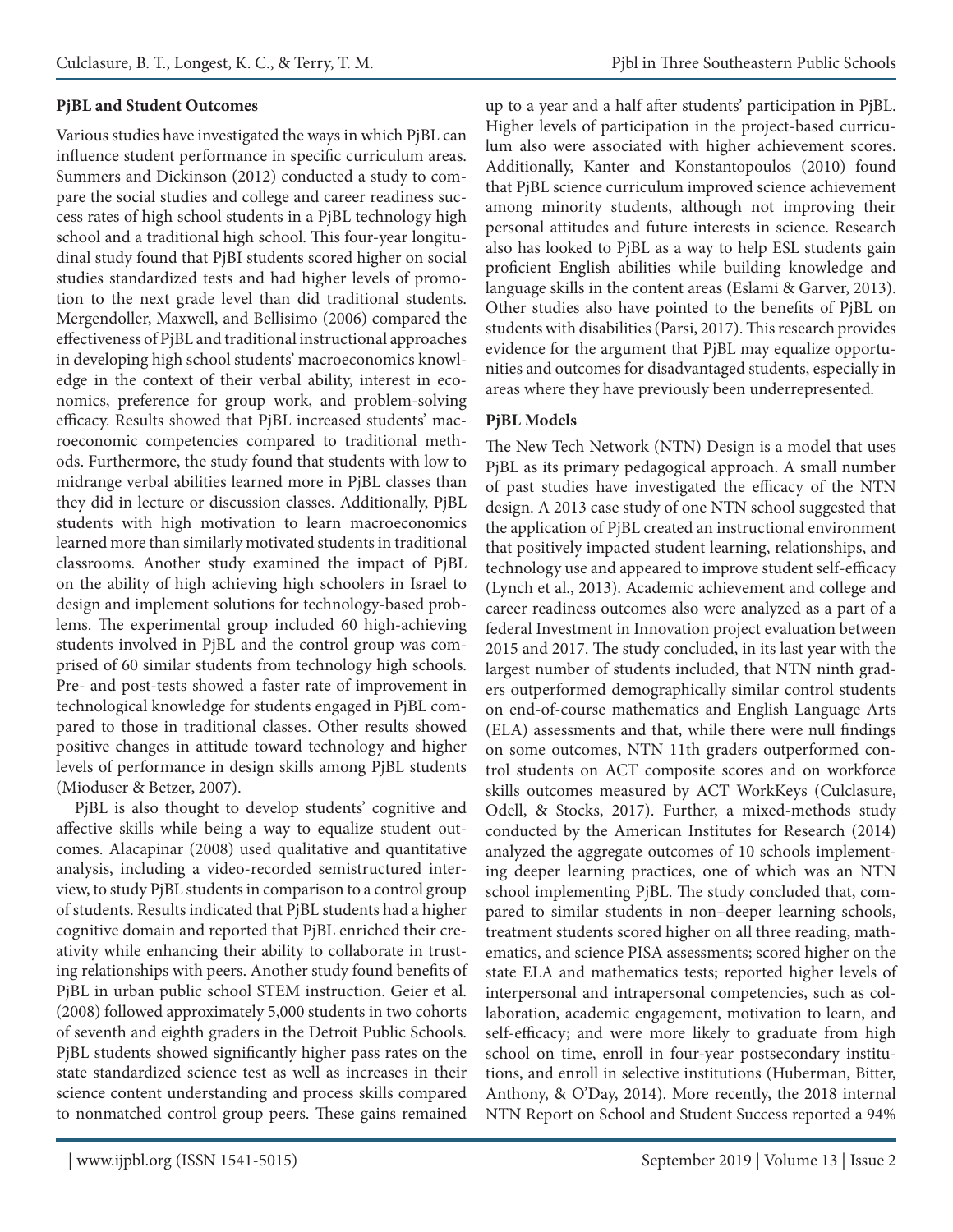high school graduation rate among students in NTN schools with an 83% persistence rate in college of NTN graduates at two- and four-year institutions.

### **Gaps in Research**

The variances within the literature review evidences specific outcomes of PjBL in some key content areas and with some specific subsets of students. it also describes a common definition of PjBL and its successful implementation across the literature. However, the research does not provide any study that seeks to examine pedagogy and learning outcomes across the entire K–12 academic spectrum by observing an elementary, middle, and high school using the same tools, methods, and surveys independent of one content area or area of emphasis. The following study attempts to articulate such a methodological approach.

### Study Design, Research Questions, and Conceptual Framework

This two-year study took place in three southeastern United States public schools—one elementary school, one middle school, and one high school. Enrollment for the elementary school was 645 students with 48% being female and 52% being male. Approximately 6% were black or African American, 83% were Caucasian, and 2% were Hispanic or Latino. Its poverty index was 66%. Enrollment for the middle school was 860 students with 48% being female and 52% being male. Approximately 56% were black or African American, 36% were Caucasian, and 4% were Hispanic or Latino. Its poverty index was 58%. Enrollment for the high school was 857 with 50% being female and 50% being male. Approximately 41% were black or African American, 48% were Caucasian, and 8% were Hispanic or Latino. Its poverty index was 67%.

Data collection was multifaceted and included an analysis of student academic and behavioral outcomes, such as standardized test scores and number of discipline incidents, and a subset of social-emotional outcomes, such as development of communication and collaboration skills, as well as classroom observations and surveys to explore PjBL implementation and perception of impact.

Researchers sought to answer the following questions during this study:

1. To what extent are three public schools in the southeastern United States implementing PjBL with fidelity to PjBL best practices and pedagogy as defined in the literature?

- 2. How do students learning in three PjBL public schools in the southeastern United States perform on assessments of a subset of social-emotional outcomes? How do the performances of these students differ from that of a normed sample?
- 3. To what extent do demographically similar students learning in three PjBL public schools in the southeastern United States differ from students learning in traditional settings on academic and behavioral outcomes?
- 4. What are educator and student perceptions in three public schools in the southeastern United States of the impact of PjBL?

In order to conceptualize PjBL and how the current study is measuring the expected outcomes of PjBL implementation, see Figure 1 for the project logic model. The assumptions at the top of the logic model frame the expected overall outcome of implementation of PjBL with fidelity. The inputs sections on the left side of the logic model define the critical components of PjBL, as described in the literature, along with the inputs measurement tools used in the current study. The third and fourth blocks define the key social-emotional outcomes expected with implementation of PjBL and the measurement tools used in the current study. The fourth block displays the student performance or academic outcomes expected with the implementation of PjBL, and the block to the far right describes the overall impact of implementation of PjBL with fidelity.

### Methods and Results

Because methods of data collection and analysis were varied for each of these research questions, they are addressed separately in the section that follows.

### *Research Question One: Implementation Fidelity*

**Methods.** Participating schools' fidelity to the PjBL model was measured by results from randomly selected classroom observations and by teacher and student survey findings. Observations were conducted in 12 classrooms—four at the elementary school level, four at the middle school level, and four at the high school level. PjBL content area experts across the state served as classroom observers after in-depth training on the instrument and protocol. The instrument utilized during classroom observations was written by researchers and PjBL experts using the most recent research, and also was used in a PjBL state certification program to train educators on authentic PjBL implementation. Prior to use in this study,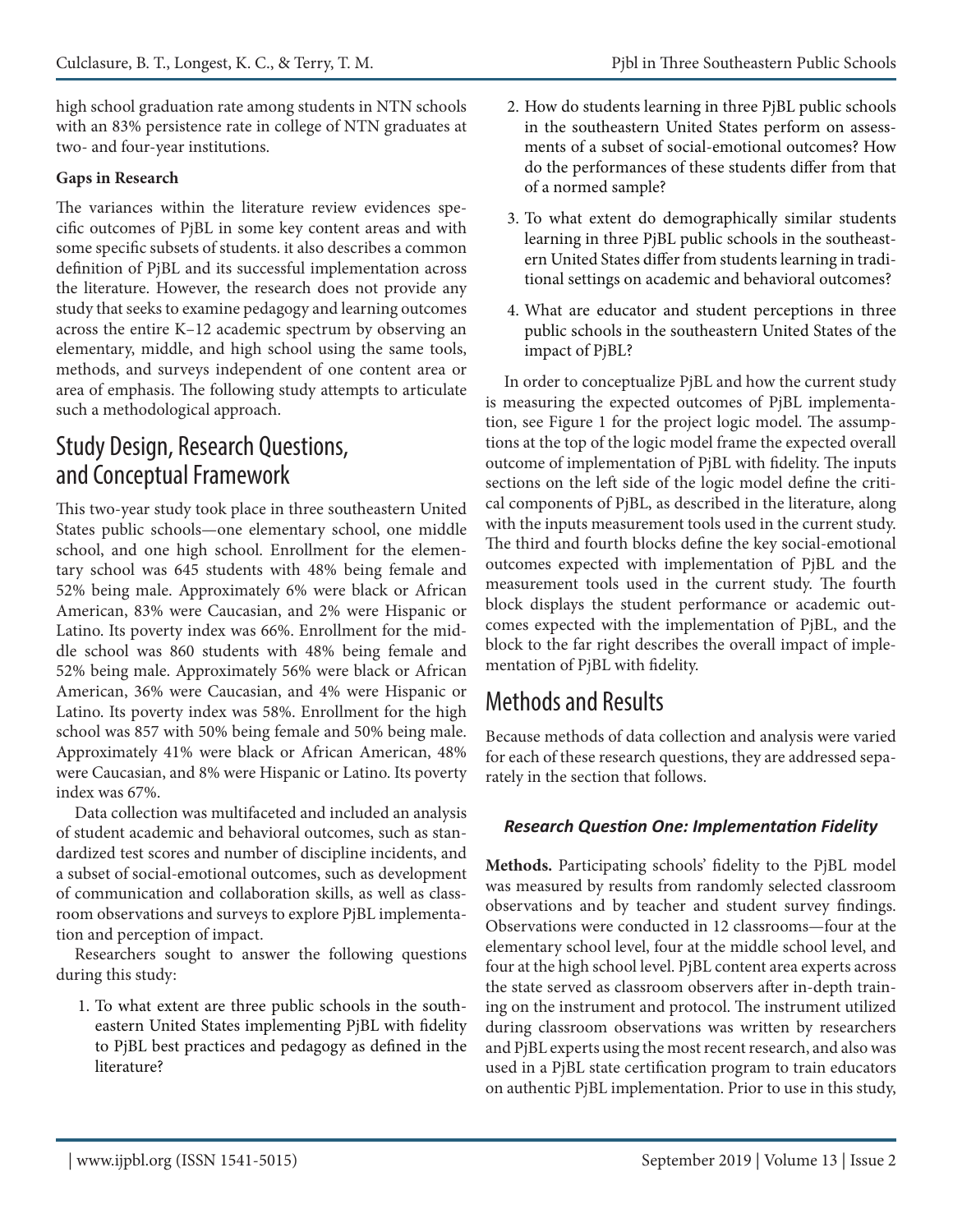#### **Assumptions**

Project-Based Learning [PjBL] is an educational practice that, if implemented with fidelity to best practices and with in-depth training and ongoing professional development, leads to better development of the knowledge, skills and characteristics necessary for students to improve academic performance, ensure success in college and the workplace, and foster life-long learning

| <b>Inputs</b>                                                                     | Inputs:<br><b>Measurement</b>          | <b>Skills and</b><br>Characteristics                                                  | Skills and<br>Characteristics             | <b>Student</b><br>Performance                                                  | Overall<br><b>Impact of PjBL</b>                                                                  |
|-----------------------------------------------------------------------------------|----------------------------------------|---------------------------------------------------------------------------------------|-------------------------------------------|--------------------------------------------------------------------------------|---------------------------------------------------------------------------------------------------|
| Principal Trained in PjBL<br>Practices and Delivery                               | <b>Tools</b>                           | <b>Measurable Outcomes</b>                                                            | <b>Measurement Tools</b>                  | Measurable                                                                     |                                                                                                   |
| Teachers Trained in PjBL<br>Practices and Delivery                                | Principal<br>Implementation<br>Surveys | <b>Increased Development</b><br>of Creativity and<br>Innovation                       |                                           | <b>Increased Student</b><br>Measure of                                         |                                                                                                   |
| PjBL-Related Materials<br>in Classrooms                                           |                                        |                                                                                       |                                           | Academic Progress<br>(MAP) Test Gains                                          |                                                                                                   |
| Classroom Arrangement<br>Conducive to Multi-<br>Arrangements<br>and Groupings     | Classroom                              | <b>Increased Development</b><br>of Critical Thinking<br>and Problem<br>Solving Skills |                                           |                                                                                | A learning envi-<br>ronment that leads                                                            |
| Multiple Student<br><b>Groupings Used During</b><br><b>Class Activities</b>       | Observations                           | <b>Increased Development</b>                                                          | Improved                                  | <b>Increased Student</b>                                                       | to better develop-<br>ment of the skills<br>and character-<br>istics necessary<br>for students to |
| Teachers<br>Working in Teams                                                      |                                        | of Collaboration<br>and Teamwork                                                      | Performance on<br><b>DESSA</b> Assessment | Proficiency Levels on<br><b>Standardized Tests</b>                             | improve academic<br>performance, help<br>ensure success<br>in college and                         |
| Fully Developed Real-<br>World Projects Aligned<br>With State Standards           | <b>Teacher Surveys</b>                 |                                                                                       |                                           |                                                                                | the workplace,<br>and foster life-<br>long learning                                               |
| Involved Community<br>Partners (Project<br>Development, Project<br>Presentations) |                                        | <b>Increased Development</b><br>of Self-Direction                                     |                                           | Decreased Student                                                              |                                                                                                   |
| Permeation of PjBl<br>Practices Across All<br>Learning Platforms                  | <b>Student Survey</b>                  | <b>Increased Development</b>                                                          |                                           | Disciplinary<br>Referrals, In-School<br>Suspension Rates,<br>and Out-of-School |                                                                                                   |
| School/Classroom<br>Equipped with<br>Integrative Technology                       |                                        | of Interpersonal Skills                                                               |                                           | <b>Suspension Rates</b>                                                        |                                                                                                   |

*Figure 1.* Logic model for the project-based learning study.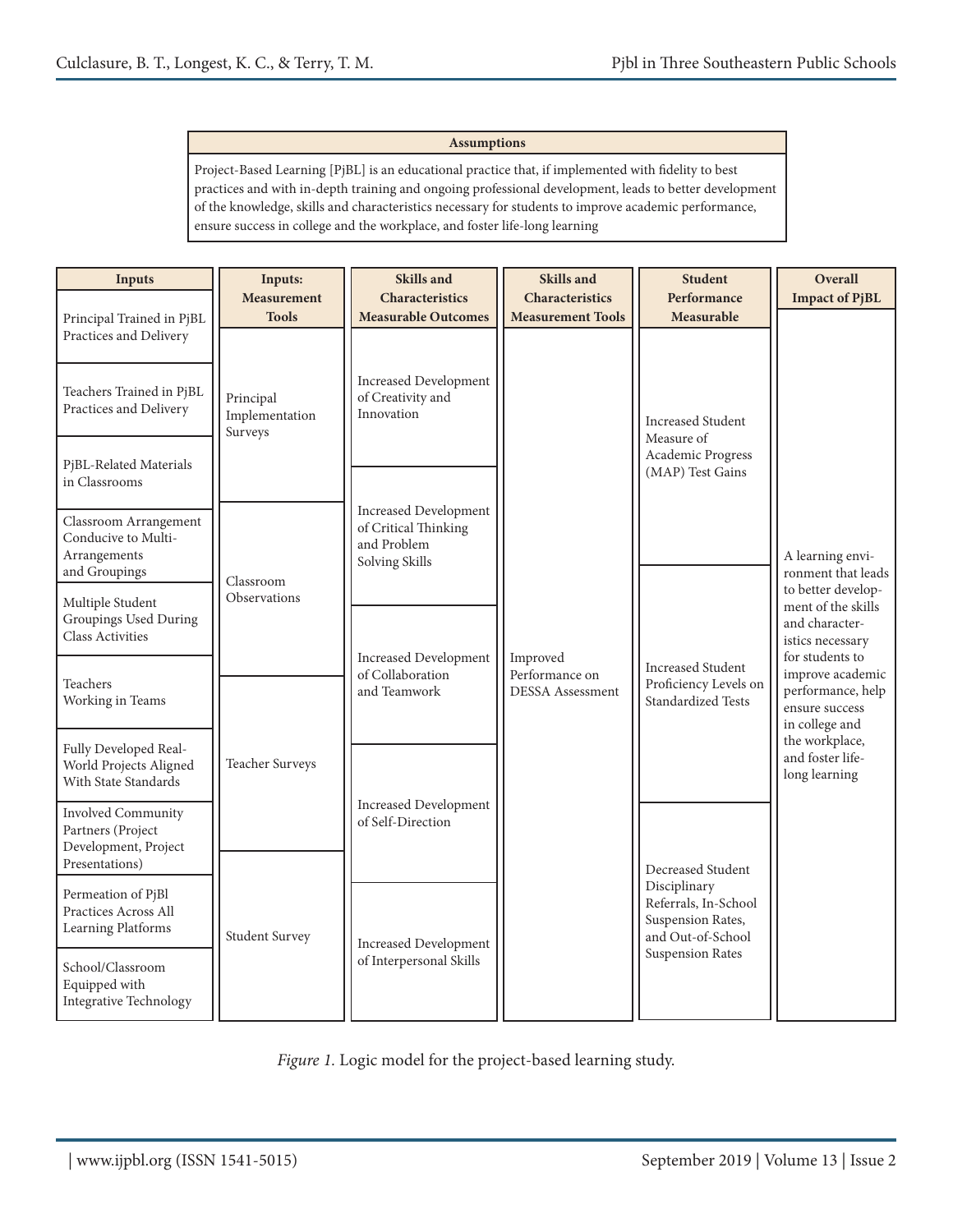the observation instrument was piloted and calibrated, and interrater reliability was established. The observation instrument included a five-item checklist based on the observer's initial impression of the classroom environment, as well as a formal rubric of performance criteria based on six key PjBL strategies including: authentic inquiry; academic rigor of content standards; applied learning and collaborative problem-solving; exploring the need to know; connecting to an audience; and authentic assessment that includes reflection and revision. Once classroom observations were conducted, results were scored in a way that provided individual scores

for the observer's "first impression" and for the observed performance criteria. These two scores were then combined to form a total score for each classroom observed. Please see Appendix A for the classroom-level observation instrument and protocol utilized by researchers to assess PjBL implementation fidelity.

**Results.** After analyzing data from classroom observations, researchers concluded that two of the schools were at mid- to high-range PjBL implementation and one was at low- to mid-level of implementation. Table 1 and Table 2 display a breakdown of results.

|                  | <b>Teachers</b><br>Facilitating<br><b>Not Lecturing</b> | Multiple<br><b>Student</b><br><b>Groupings</b> | PjBL-Related<br><b>Materials</b><br>Evident | Environment<br>Functionally<br>Suited to PjBL | <b>Students</b><br><b>Engaged</b> | <b>Total Score</b> |
|------------------|---------------------------------------------------------|------------------------------------------------|---------------------------------------------|-----------------------------------------------|-----------------------------------|--------------------|
| School 1         | 88%                                                     | 100%                                           | 100%                                        | 100%                                          | 100%                              | 98%                |
| School 2         | 100%                                                    | 88%                                            | 100%                                        | 100%                                          | 100%                              | 98%                |
| School 3         | 85%                                                     | 90%                                            | 67%                                         | 95%                                           | 80%                               | 84%                |
| <b>Avg Score</b> | 91%                                                     | 93%                                            | 89%                                         | 98%                                           | 93%                               |                    |

*\*Percentages above were derived from the ratio of points earned (meets expectations = 5; approaches expectations = 2.5; does not meet expectations = 0)/possible total points.*

*Table 1.* PjBL "first impression" checklist scores by level and item.

|                  | Planning for<br>Standards-<br><b>Based PjBL</b><br>Instruction | Authentic<br><b>Inquiry</b> | Academic<br>Rigor of<br><b>Standards</b> | Applied<br>Learning and<br>Collaborative<br>Problem-<br>Solving | <b>Exploring</b><br>the Need<br>to Know | Connecting<br>to an<br>Audience | Authentic<br>Assessment<br><b>Includes</b><br>Reflection<br>and Revision | <b>Total</b><br><b>Score</b> |
|------------------|----------------------------------------------------------------|-----------------------------|------------------------------------------|-----------------------------------------------------------------|-----------------------------------------|---------------------------------|--------------------------------------------------------------------------|------------------------------|
| School 1         | 75%                                                            | 88%                         | 100%                                     | 75%                                                             | 100%                                    | 88%                             | 88%                                                                      | 88%                          |
| School 2         | 88%                                                            | 88%                         | 100%                                     | 100%                                                            | 100%                                    | 75%                             | 75%                                                                      | 89%                          |
| School 3         | 67%                                                            | 82%                         | 87%                                      | 85%                                                             | 86%                                     | 66%                             | 80%                                                                      | 79%                          |
| <b>Avg Score</b> | 77%                                                            | 86%                         | 96%                                      | 87%                                                             | 96%                                     | 81%                             | 81%                                                                      |                              |

*\*Percentages above were derived from the ratio of points earned (meets expectations = 5; approaches expectations = 2.5; does not meet expectations = 0)/possible total points.*

*Table 2.* PjBL observation rubric scores by level and performance criteria.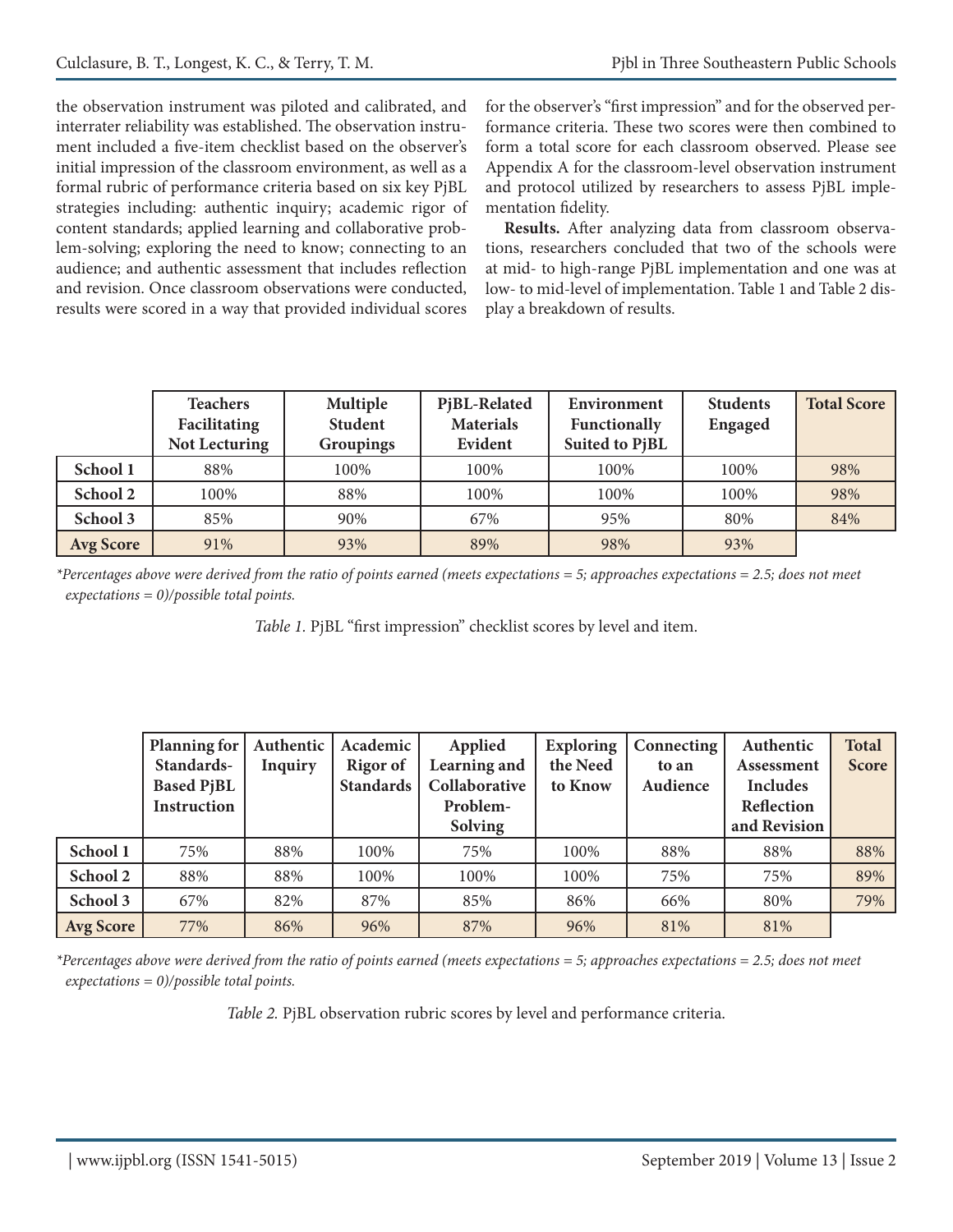While there was variation among schools, particularly in school 3, Tables 1 and 2 show that the most challenging aspects of authentic implementation for the three schools in aggregate was planning for standards-based PjBL instruction and authentic assessment of student work. Alternatively, the academic rigor of the standards and exploring the need to know scored particularly high in aggregate.

While implementation findings show that the three study schools were making varying but steady progress implementing authentic PjBl in academic year 2015–2016, there were several stumbling blocks in academic year 2016–2017 that resulted in two of the schools ceasing implementation by the end of the academic year. Informal interviews subsequently conducted with school principals revealed that the main reasons for ceasing implementation included the pressure associated with testing, the minimal amount of district support provided for PjBl implementation, and the lack of full understanding of the PjBL model and the complexities of implementation.

### *Research Question Two: Social-Emotional Outcomes*

**Methods.** In order to measure social-emotional outcomes, teachers who were randomly selected for classroom observation also were asked to complete the Deveraux Student Strengths Assessment (DESSA) on each of their students at the end of the academic year. The DESSA is a validated, online teacher inventory that measures eight social-emotional competencies identified in research as essential to a child's success in school and life: self-awareness; social awareness; self-management; relationships skills; goaldirected behavior; personal responsibility; decision-making; and optimistic thinking (LeBuffe, Shapiro, & Naglieri, 2009). The DESSA includes 72 items and is a standardized, normreferenced behavior rating scale that assesses the socialemotional competencies that serve as protective factors for children in kindergarten through the eighth grade. The standardization sample used to make this comparison consisted of children who are representative of the U.S. population with respect to gender, race, Hispanic ethnicity, region of residence, and poverty status. Please see Appendix B for technical information about the DESSA. Due to implementation issues described above, data on social-emotional outcomes was only collected during academic year 2015–2016. Additionally, the DESSA only was administered to elementary and middle school students since it is not validated for use with high school students. The total number of students assessed at all grade levels was 181.

**Results.** In terms of scoring, a high T-score (60 and above) on a competency indicates that this competency is a "strength" for that student. A T-score between 41 and 59 is described as being "typical" for a student of that age. Low T-scores (40 and below) mean that students are lacking in that particular competency. Each T-score is a standard score set to have a mean of 50 and standard deviation of 10 (LeBuffe et al., 2009). Percentile scores, which also are provided, compare the child's behavior to that of other children that age who have been rated using the DESSA.

The combined social-emotional composite score (average of all eight competencies measured) of students rated in this study is 52 of 60 possible points, with a percentile score of 56%. Raw scores are converted to percentile scores using the appropriate norms tables. Percentile scores compare the child's behavior to that of other children who have been rated using the DESSA. The percentile score indicates the percentage of children in the standardization sample who earned the same or lower raw score.

Thus, when compared to other similar aged children across the country rated using the DESSA, the majority of students at participating elementary and middle schools scored higher that other students nationwide. Figure 2 displays the breakdown for the study sample.

The DESSA also breaks out scores by competency. Table 3 displays a breakdown of scores by competency, followed by a description of the competencies and how students in the study fared on each competency.

*Personal Responsibility.* Personal responsibility is the tendency to be careful and reliable in one's actions and in contributing to group efforts. At PjBL elementary and middle schools in the study, 30% of the students who were assessed received a "strength" rating for this competency; 52% received a "typical" rating. The average educator score for this competency was 52. From the standardization sample, 55% earned the same or lower score.

*Optimistic Thinking*. Optimistic thinking is a child's attitude of confidence, hopefulness, and positive thinking regarding herself/himself and her/his life situations in the past, present, and future. At Oakland Elementary, 30% of the students who were assessed received a "strength" rating for this competency; 52% received a "typical" rating. The average educator score for this competency was 53. From the standardization sample, 54% earned the same or lower score.

*Goal-Directed Behavior*. Goal-directed behavior is defined as a child's initiation of, and persistence in completing, tasks of varying difficulty. At Oakland Elementary, 28% of the students who were assessed received a "strength" rating for this competency; 48% received a "typical" rating. The average educator score for this competency was 50. From the standardization sample, 50% earned the same or lower score.

*Social Awareness*. Defined as the capacity to interact with others in a way that shows respect for their ideas and behaviors, social awareness recognizes one's impact on them,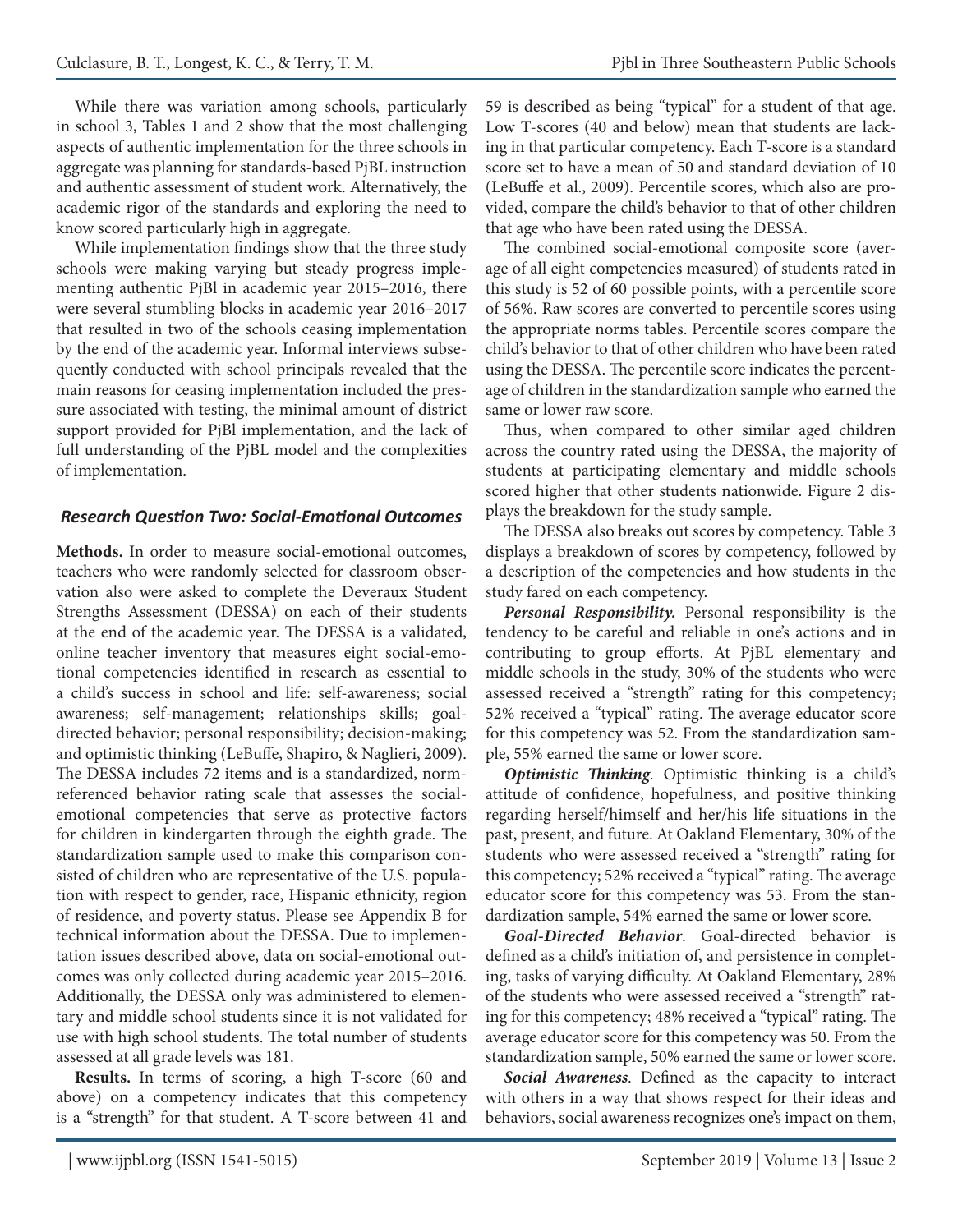

*Figure 2.* PjBL student's DESSA overall scores summary.

|                                            | Responsibility<br>Personal | Optimistic<br>Thinking | <b>Goal Directed</b><br>Behavior | Awareness<br>Social | Decision-Making | Relationship<br><b>Skills</b> | Awareness<br>Self- | Management<br>Self- | Social-Emotional<br>Composite |
|--------------------------------------------|----------------------------|------------------------|----------------------------------|---------------------|-----------------|-------------------------------|--------------------|---------------------|-------------------------------|
| Average<br><b>Educator T-Score</b>         | 52                         | 52                     | 50                               | 54                  | 53              | 53                            | 52                 | 53                  | 52                            |
| <b>Percentile Score</b>                    | 55%                        | 54%                    | 50%                              | 59%                 | 57%             | 58%                           | 56%                | 58%                 | 56%                           |
| <b>Students With</b><br>"Strength" Ratings | 29%                        | 30%                    | 28%                              | 41%                 | 33%             | 35%                           | 28%                | 32%                 | 29%                           |
| <b>Students With</b><br>"Typical" Ratings  | 52%                        | 52%                    | 48%                              | 39%                 | 54%             | 48%                           | 59%                | 51%                 | 53%                           |
| <b>Students With</b><br>"Need" Ratings     | 19%                        | 18%                    | 25%                              | 20%                 | 13%             | 18%                           | 13%                | 17%                 | 18%                           |

*Table 3.* DESSA competencies scores summary.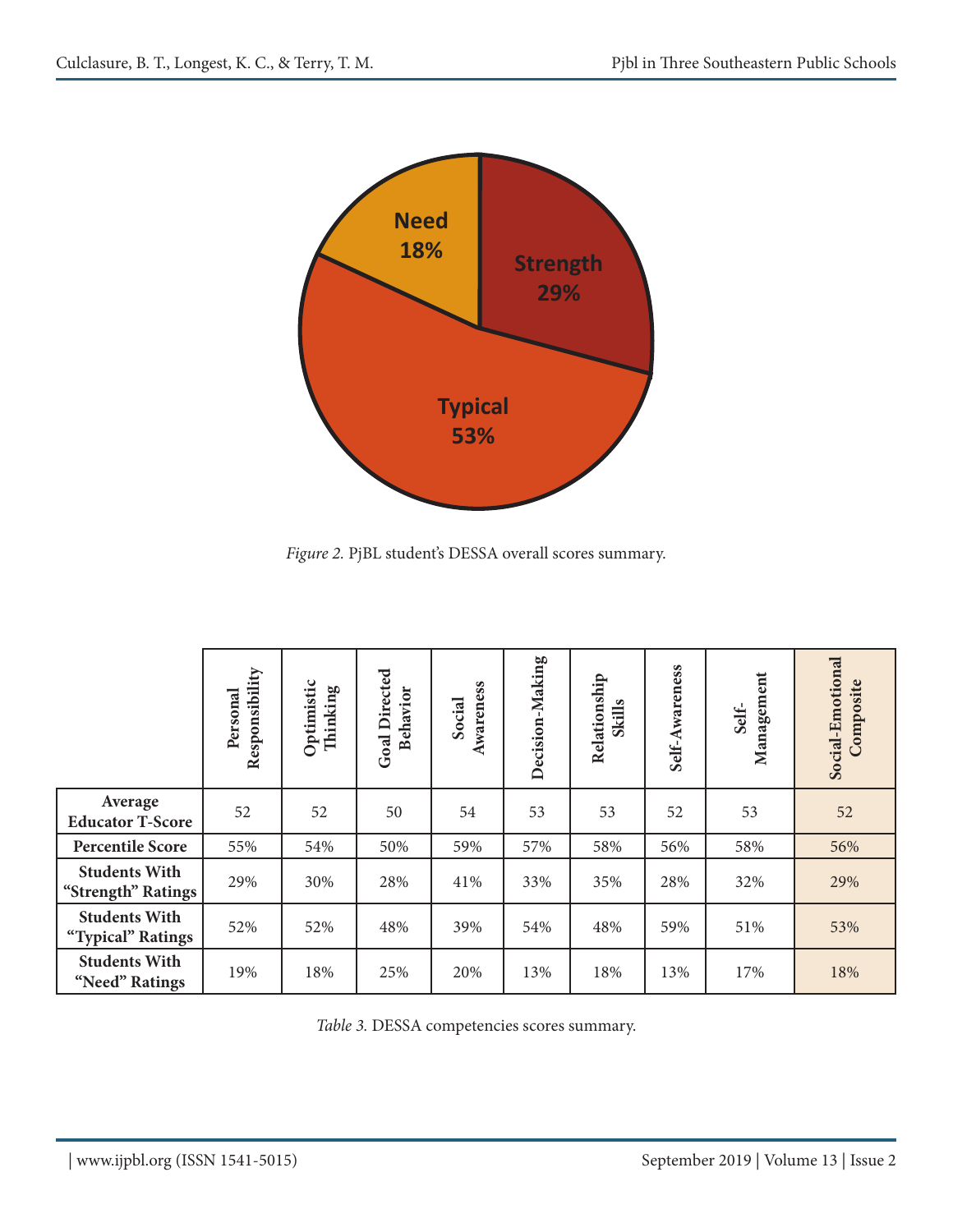and uses cooperation and tolerance in social situations. At selected PjBL elementary and middle schools, 41% of the students who were assessed received a "strength" rating for this competency; 39% received a "typical" rating. The average educator score for this competency was 54. From the standardization sample, 59% earned the same or lower score.

*Decision-Making*. Decision-making is a child's approach to problem solving that involves learning from others and from her/his own previous experiences, using her/his values to guide her/his action, and accepting responsibility for her/his decisions. At selected PjBL elementary and middle schools, 33% of the students who were assessed received a "strength" rating for this competency; 46% received a "typical" rating. The average educator score for this competency was 53. From the standardization sample, 57% earned the same or lower score.

*Relationship Skills*. Relationship skills measure a child's consistent performance of socially acceptable actions that promote and maintain positive connections with others. At Oakland Elementary, 67% of the students who were assessed received a "strength" rating for this competency; 48% received a "typical" rating. The average educator score for this competency was 53. From the standardization sample, 58% earned the same or lower score.

*Self-Awareness.* Self-awareness is a child's realistic understanding of her/his strengths and limitations and consistent desire for self-improvement. At selected PjBL elementary and middle schools, 28% of the students who were assessed received a "strength" rating on this competency; 59% received a "typical" rating. The average educator score for this competency was 52. From the standardization sample, 56% earned the same or lower score.

*Self-Management*. Self-management measures success in controlling emotions and behaviors and in completing a task or succeeding in a new or challenging situation. At Oakland Elementary, 32% of the students who were assessed received a "strength" rating for this competency; 50% received a typical

rating. The average educator score for this competency was 53. From the standardization sample, 58% earned the same or lower score.

Each DESSA T-score is a standard score set to have a mean of 50 and standard deviation of 10. Like the percentile scores, T-scores are based on the ratings received by the children in the standardization sample. In contrast to percentile scores, however, DESSA T-scores have the same meaning throughout their range. Educators provided the highest T-score ratings for social awareness and the lowest ratings for goaldirected behavior.

#### *Research Question Three: Academic and Behavioral Outcomes*

**Methods.** Academic and behavioral outcomes were assessed by analyzing and comparing English Language Arts (ELA) and mathematics state standardized test scores, along with out-of-school suspension (OSS), in-school suspension (ISS), and behavioral referral numbers for grades three through eight. Researchers requested and received these data from the state department of education, which houses these data in the state's PowerSchool database. For mathematics, ELA, and the behavioral outcomes, researchers conducted an exactmatched, case-control sample. This "exact matching" procedure is widely used by statisticians in studies such as this one (Iacus, King, & Porro, 2011, 2012). The 1,421 eligible PjBL students were matched to a non-PjBL student on the basis of grade, poverty indicator, race, special education indicator, English as a second language indicator, and gender. The control cases were selected at random among eligible matches. Therefore, researchers examined the percentage of students in each category across and within schools during the observation window. Because of the implementation issues in two of the three schools during 2016–2017, this academic year was excluded from academic and behavioral outcomes

|                                | <b>PiBL Students</b> | <b>Control Non-</b><br><b>PiBL Students</b> | <b>Difference</b> |
|--------------------------------|----------------------|---------------------------------------------|-------------------|
| <b>ELA PASS Scores</b>         | 1616.328             | 1616.728                                    | $-399$            |
| <b>Mathematics PASS Scores</b> | 1614.683             | 1617.59                                     | $-2.907$          |

*p < .05; p < .01; p < .001*

*Table 4.* **Unconditional differences in academic outcomes.**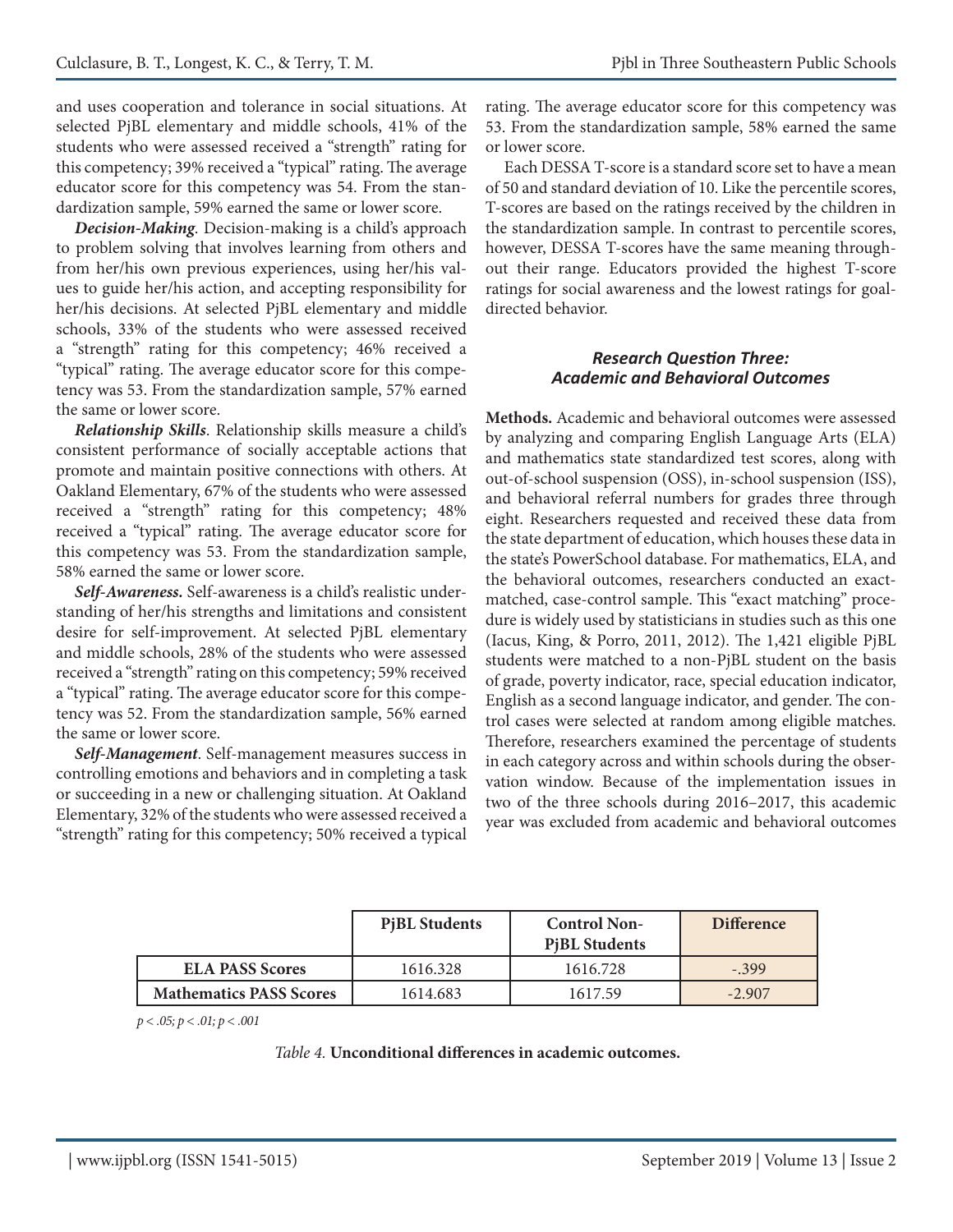analyses. After the matching procedure was completed, average ELA scores, mathematics scores, and behavioral reports were calculated for each group. The statistical significance between these averages was tested using an independent samples *t*-test in Stata 15. The differences were also tested using ordinary least squares regression with a robust estimator to adjust for unobserved similarities at the school level (Rogers, 1983).

**Results.** Researchers found no statistically significant differences in ELA and mathematics state standardized test scores for PjBL students as compared to demographically matched non-PjBL students. The average ELA score for PjBL students was  $1,616$  (SD = 174), while for non-PjBL students it was  $1,617$  (SD = 174). Similarly, the average mathematics score for PjBL students was 1,615 (SD = 170) and 1,617  $(SD = 171)$  for non-PjBL students. Neither of these differences were statistically significant at *p* < .05. Table 4 displays a breakdown of academic outcomes.

There was, however, a significant PjBL advantage (a greater number) with OSS and referral numbers, but a disadvantage (a smaller number) with ISS numbers when comparing similar PjBL and non-PjBL students. Students in PjBL schools had significantly greater in-school suspensions but significantly fewer out-of-school suspensions. Specifically, PjBL students averaged .686 (SD =  $1.711$ ) in-school suspensions per year, compared to non-PjBL students who averaged only .398 ( $SD = 1.267$ ) such suspensions per year. For out-ofschool suspensions, PjBL students averaged .170 (SD = .646) per year, compared to non-PjBL students who averaged .267  $(SD = 1.030)$  per year. PjBL students had significantly lower discipline incident reports, averaging .996 (SD = 2.271) per year compared to non-PjBL students' average of 1.224 (SD = 3.318). While all of these differences do achieve statistical significance at the  $p < 0.05$  level, the magnitude of these differences is very small, all being less than 1 suspension or report. Note that the overall averages on these behavioral issues is relatively low, so even such minor differences could be meaningful. Table 5 displays a breakdown of behavioral outcomes.

### *Research Question Four: Student and Educator Perceptions*

**Methods.** Perceptions of the impact of PjBL were evaluated using an anonymous online survey distributed to both educators and students. Nearly 100 educators responded to the educator survey, yielding a response rate of 63%. Of these, 26 were elementary school teachers, 38 were middle school teachers, and 34 were high school teachers. For students, in elementary school, an anonymous student survey was administered to third and fourth graders; in middle school, it was administered to students in grades six, seven, and eight; and in high school it was administered to ninth and tenth graders. Over 850 students responded to the survey. Of these, 210 were elementary school students, 586 were middle school students, and 81 were high school students. See Appendix C for the student survey instrument and Appendix D for the teacher survey instrument.

**Results.** The majority of students had a positive opinion of PjBl; they reported that they had more of a say in their learning when participating in PjBl and that they learned more when participating in PjBl compared to non-PjBl. In general, most students enjoyed PjBl and felt excited about participating in PjBl in the classroom. Additionally, most students reported that participating in PjBl helped them respect people who have different opinions and work through conflict in a peaceful way. They also reported feeling comfortable presenting their work in front of other people, having the ability to manage their time, setting realistic goals for themselves, and learning important problem-solving skills because of their participation in PjBl. Most students reported that their teachers were using PjBl as the primary teaching method most or all of the time and were being taught using PjBL for two years or more. PjBL was reported as being most widely used by science teachers, and most infrequently used by foreign language teachers. Figure 3 provides a snapshot of student perceptions of PjBL.

|                                                 | <b>PiBL Students</b> | <b>Control Non-PiBL Students</b> | <b>Difference</b> |
|-------------------------------------------------|----------------------|----------------------------------|-------------------|
| <b>Number of In-School</b><br><b>Suspension</b> | .686                 | .352                             | $.334***$         |
| Number of Out-of-School<br><b>Suspensions</b>   | .170                 | .251                             | $-.081**$         |
| Discipline Incident Reports                     | .996                 | 1.185                            | $.189*$           |

*\*p < .05; \*\*p < .01; \*\*\*p < .001*

#### *Table 5.* **Unconditional differences in behavioral outcomes.**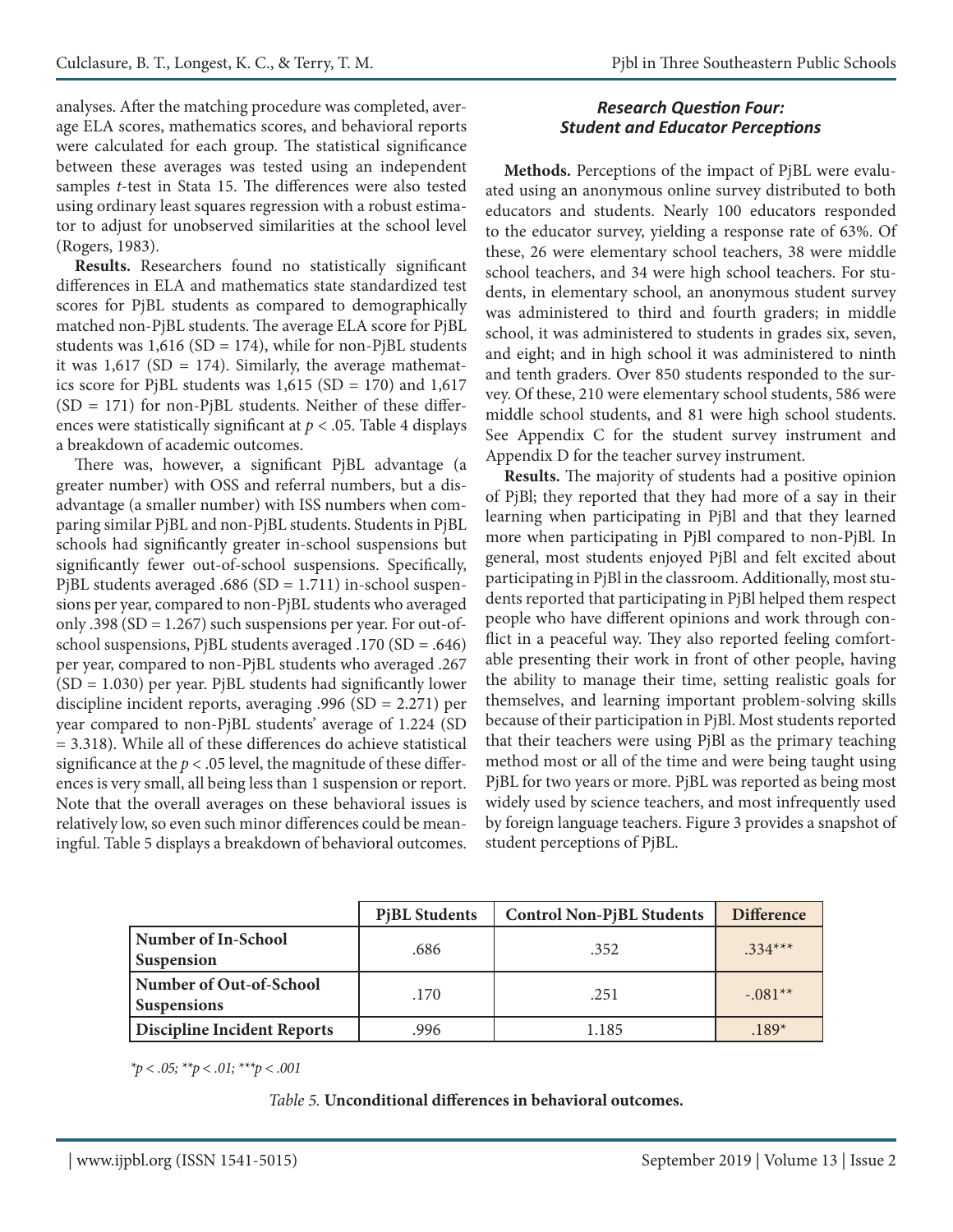

*Figure 3.* Student perceptions of PjBL's effectiveness on learning.



*Figure 4.* Educator perceptions of the influence of PjBL on student development when compared to other pedagogical approaches.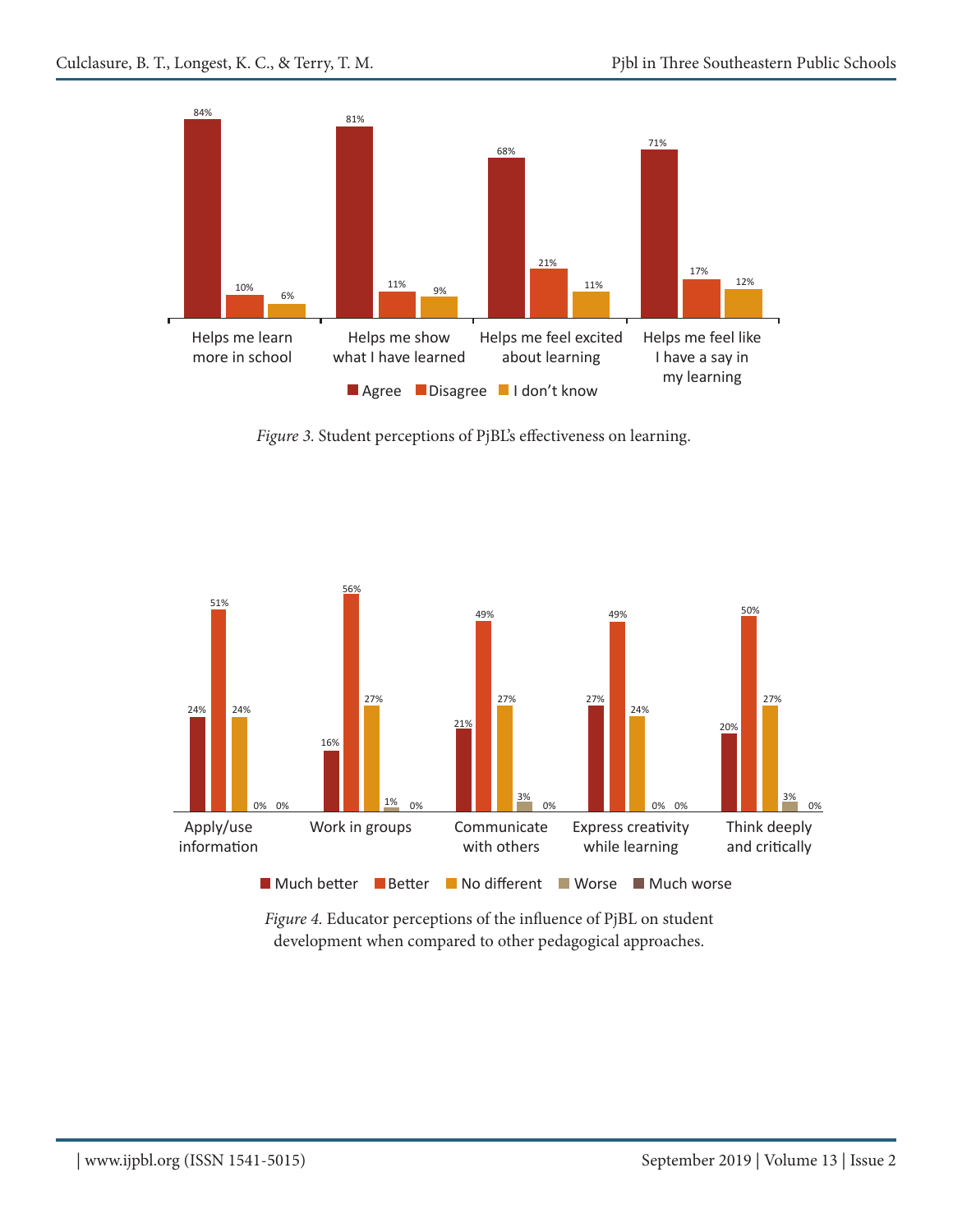

*Figure 5.* Educator perceptions of the influence of PjBL on student engagement when compared to other pedagogical approaches.

Similarly, most teachers had a positive opinion of PjBL and the majority were in favor of using PjBL in the classroom and/or school-wide implementation. Many teachers agreed to some extent that PjBL made them a more effective teacher and that student achievement, participation, and application of information were better with PjBL than other instructional methods they had tried. Teachers generally reported that participating in PjBL helped their students learn skills and characteristics, such as collaboration and teamwork, critical thinking and problem solving, creativity and innovation, self-direction, and interpersonal skills. Figures 4 and 5 provide a snapshot of educator perceptions of PjBL.

Regarding training, most teachers reported that they were trained by their schools in PjBL and felt prepared to deliver it to their students. The majority of teachers reported that their school had a well-articulated vision for PjBL and that their principals were very supportive of the PjBL approach. Teachers reported that lack of time, competing state priorities, and completing district priorities were the three biggest barriers to effective PjBL implementation.

### **Discussion**

An analysis of academic and behavioral outcomes during 2015–2016, when all schools were implementing, did not reveal consistent significant differences in the performances of PjBL and non-PjBL matched students. This finding differs from the findings of many prior studies of PjBL academic outcomes. In this study PjBL students did, however, perform better on inventories of social-emotional skills that same academic year than students in the normed sample. In addition, perceptions of students and educators of the impact and possibilities of PjBL were quite positive, while some challenges to implementation were identified. Regarding the null finding around academic and behavioral outcomes, it could be that as schools move into deeper and more sophisticated PjBL implementation, differences in these outcomes may become apparent. Or, possibly, it could take more time for strategies such as PjBL to begin to show dividends in student test scores, as has been seen with the New Tech model, while more immediate results are seen for social-emotional measures. It also could be that this state's standardized tests do not measure as well the constructs that are most benefited by PjBL. Furthermore, because of the implementation challenges with the study schools, measurement of academic and behavioral outcomes only took place during one academic year, which does not allow measurement of growth or multiple points of measurement. Measurement over time is needed and during consistent periods of implementation that, ideally, are in the high implementation phase.

### Limitations of the Study

Like any evaluation of this kind, this study was not without its limitations. The biggest limitation was that only one year of data collection could be used for academic, behavioral, and social-emotional outcomes measurement, since implementation issues in year two of the study essentially ceased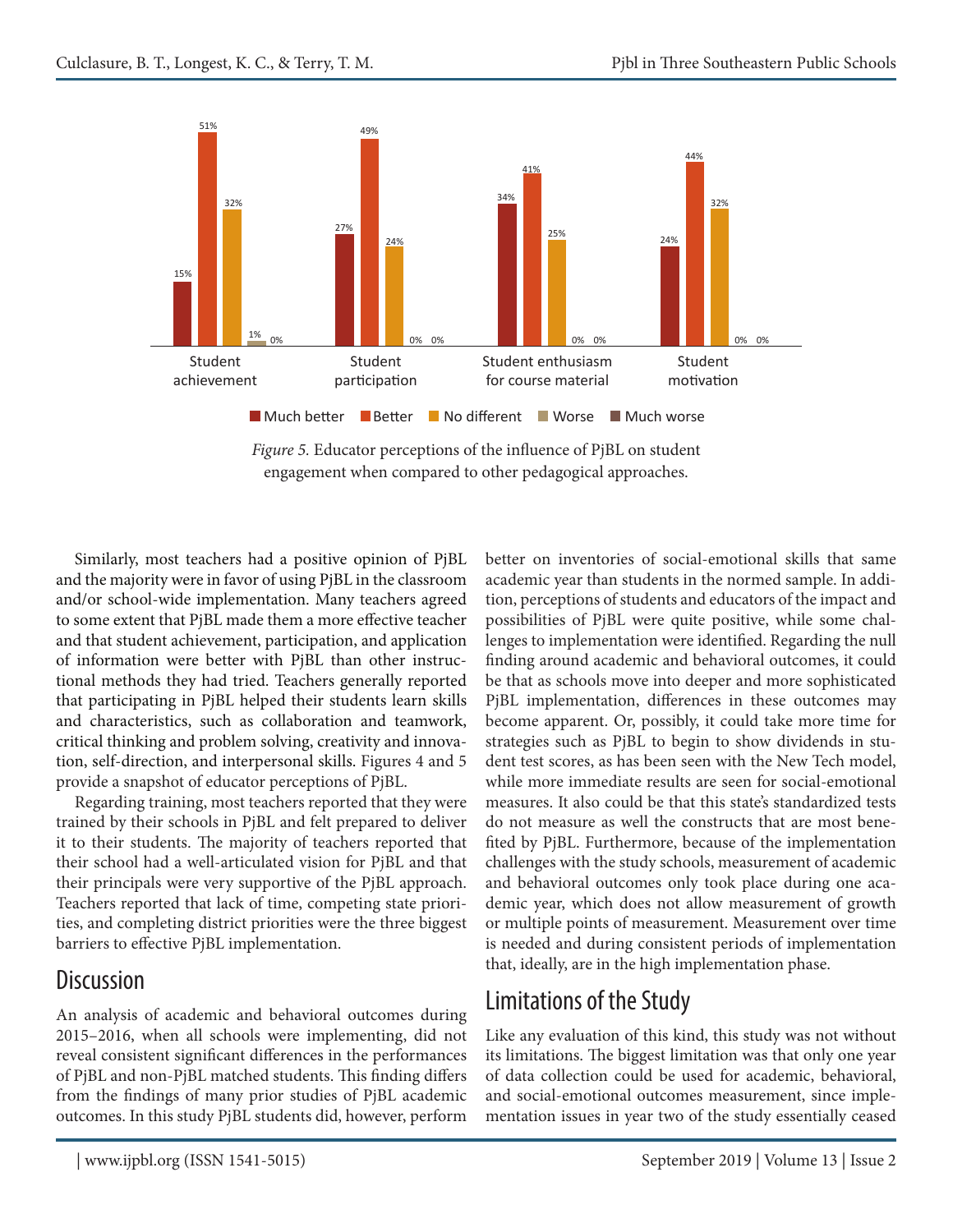PjBL implementation at two of the three study schools. The second year of the study, consequently, was used to explore the issues and challenges at the root of what made PjBL implementation so challenging for the schools and difficult to sustain, which proved to be valuable data for schools, districts, and other educators looking to implement PjBL.

Another limitation of the study was that the academic and behavioral outcomes analysis was not a randomized controlled trial (RCT), the gold standard for research studies of model efficacy, as it was impossible to randomly assign students to the PjBL treatment. Thus, the research team used what it thought was the second-best method, a quasi-experimental design that matched treatment and comparison samples in order to ensure baseline equivalence. Even though the design did not utilize the RCT design, the research team calculated baseline equivalence before the study commenced to help ensure apples-to-apples comparisons of students.

Another limitation of this study related to the DESSA, which was used to measure social-emotional outcomes. While the DESSA is a validated instrument and widely used to measure the social-emotional outcomes of interest in this study, it is a teacher inventory, which comes with challenges in terms of subjectivity and interrater reliability. A last notable limitation of this study was that the student and educator surveys used were not validated instruments or administered to a comparison group of students or educators. Thus, only perceptions of the impact of PjBL could be reported.

### Suggestions for Future Research

While quality studies exist, there are few studies of PjBL implementation and efficacy when considering the number of students learning in PjBL classrooms and the popularity of project-based learning. Because of this, there is a need for more measurement in order to establish a solid research base and to provide valuable information about implementation. In addition, because the model is so focused on socialemotional and workforce outcomes, researchers need to find more ways to undertake this type of measurement. It is hard and many times expensive to do right, but it is critical given the skills and dispositions required of a 21st-century high school graduate. Future studies need to test ways to measure these types of outcomes and integrate findings into schools in useful ways. Lastly, this study highlights the challenges and difficulties of PjBL implementation and of sustaining PjBL implementation in schools. Future studies need to delve more into the challenges and opportunities of PjBL implementation so that school ripe for PjBL can be properly identified, adequate preparation can be made to ensure a smooth transition to PjBL, potential issues can be anticipated, and pitfalls can be avoided, thus ensuring more successful and sustainable implementation.

### **References**

- Alacapinar, F. (2008). Effectiveness of project-based learning. *Eurasian Journal of Educational Research*, (33), 17–34.
- Bracken, B. A. (1987). Limitations of preschool instruments and standards for minimal levels of technical adequacy. Journal of Psychoeducational Assessment, 5, 313–326.
- Condliffe, B. (2017). *Project-based learning: A literature review.* Working Paper. MDRC.
- Culclasure, B., Odell, M., & Stocks, E. (2017). *New Tech Network interim evaluation report: Project years 2013–14, 2014–15, and 2015–16 i3 and expanded evaluation samples*. Greenville, SC: Furman University.
- Darling-Hammond, L., Barron, B., Pearson, P. D., Schoenfeld, A., Stage, E., Zimmerman, T., . . . Chen, M. (2008). *Powerful learning: What we know about teaching for understanding*. San Francisco, CA: Jossey-Bass.
- Eslami, Z., & Garver, R. (2013). English language learners and project-based learning. In R. M. Capraro, M. M. Capraro, & J. R. Morgan (Eds.), *STEM project-based learning: An integrated science, technology, engineering, and mathematics (STEM) approach* (pp. 119–128). Rotterdam: Sense Publishers.
- Geier, R., Blumenfeld, P. C., Marx, R. W., Krajcik, J. S., Fishman, B., Soloway, E., & Clay-Chambers, J. (2008). Standardized test outcomes for students engaged in inquiry-based science curricula in the context of urban reform. *Journal of Research in Science Teaching*, *45*(8), 922–939.
- Grant, M. M. (2002). Getting a grip on project-based learning: Theory, cases, and recommendations. *Journal of Research on Technology in Education*, 65–98.
- Huberman, M., Bitter, C., Anthony, J., & O'Day, J. (2014). *The shape of deeper learning: Strategies, structures, and cultures in deeper learning network high schools.* Report for the American Institutes for Research (AIR): The Research Alliance for New York City Schools. New York, NY.
- Iacus, S. M., King, G., & Porro, G. (2011). Multivariate matching methods that are monotonic imbalance bounding. *Journal of the American Statistical Association*, *106*(493), 345–361.
- Iacus, S. M., King, G., & Porro, G. (2012). Causal inference without balance checking: Coarsened exact matching. *Political Analysis, 20*(1): 1–24.
- Kanter, D. E., & Konstantopoulos, S. (2010). The impact of a project-based science curriculum on minority student achievement, attitudes, and careers: The effects of teacher content and pedagogical content knowledge and inquirybased practices. *Science Education*, *94*(5), 855–887.
- Krajcik, J. S., & Shin, N. (2014). Project-based learning. In R. K. Sawyer (Ed.), *The Cambridge handbook of the learning*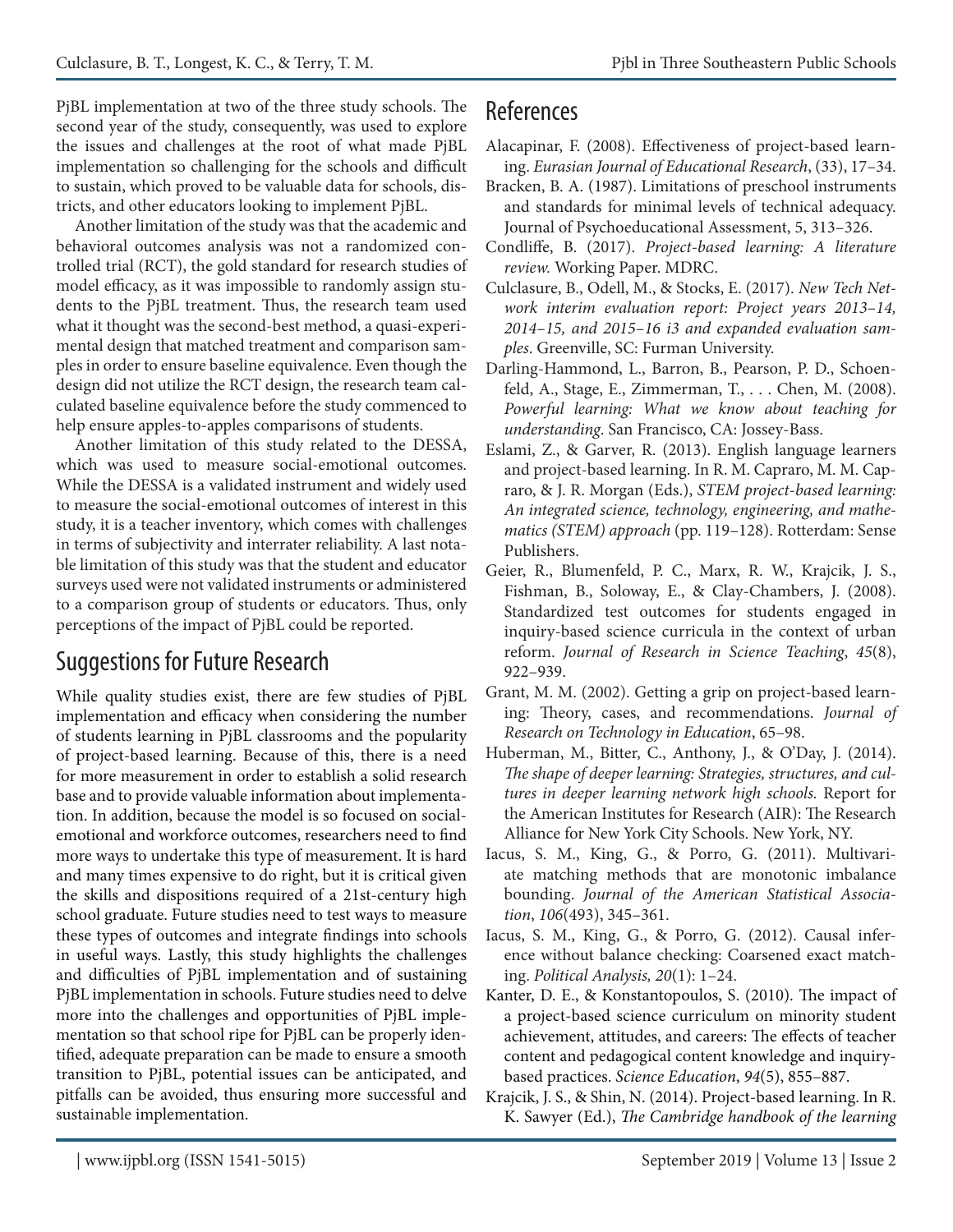*sciences* (pp. 275–297). New York, NY: Cambridge University Press.

- Larmer, J., & Mergendoller, J. (2015). Gold standard PjBL: Essential project design elements (by BIE). Project based learning | BIE. Retrieved September 25, 2018, from http://www.bie.org/object/document/gold\_standard\_pbl \_essential\_project\_design\_elements
- LeBuffe, P. A., Shapiro, V. B., & Naglieri, J. A. (2009). *Devereux student strengths assessment: A measure of social-emotional competencies of children in kindergarten through eighth grade.* Lewisville, NC: Kaplan Early Learning.
- Lynch, S., Peters-Burton, E., Spillane, N., Behrend, T., Ross, K., House, A., & Han, E. (2013). A policy-relevant instrumental case study of an inclusive STEM-focused high school: Manor New Tech High. *International Journal of Education in Mathematics, Science and Technology, 5,* 1.
- Mergendoller, J., Maxwell, N., & Bellisimo, Y. (2006). The effectiveness of problem-based instruction: A comparative study of instructional methods and student characteristics. *Interdisciplinary Journal of Problem-Based Learning, 1*(2), 49–69.
- Mioduser, D., & Betzer, N. (2007). The contribution of project-based-learning to high-achievers' acquisition of technological knowledge and skills. *International Journal of Technology and Design Education*, *18*(1), 59–77.
- Parker, W. C., Lo, J., Yeo, A. J., Valencia, S. W., Nguyen, D., Abbott, R. D., . . . Vye, N. J. (2013). Beyond breadthspeed-test: Toward deeper knowing and engagement in an advanced placement course. *American Educational Research Journal*, *50*(6), 1424–1459.
- Parker, W., Mosborg, S., Bransford, J., Vye, N., Wilkerson, J., & Abbott, R. (2011). Rethinking advanced high school coursework: Tackling the depth/breadth tension in the AP US government and politics course. *Journal of Curriculum*

*Studies*, *43*(4), 533–559.

- Parsi, A. (2017). *Experiences in practice: The role of projectbased learning at Warren New Tech High School*. National Center for Learning Disabilities.
- Ravitz, J. (2010). Beyond changing culture in small high schools: Reform models and changing instruction with project-based learning. *Peabody Journal of Education*, *85*, 290–312.
- Rogers, W. H. (1983). *Analyzing complex survey data.* Santa Monica, CA: Rand Corporation..
- Summers, E. J., & Dickinson, G. (2012). A longitudinal investigation of project-based instruction and student achievement in high school social studies. *Interdisciplinary Journal of Problem-Based Learning*, *6*(1), 82–103.
- Thomas, J. W. (2000). A review of research on project-based learning.

Brooke T. Culclasure is the Riley Institute at Furman University's research director. She manages several largescale research projects and currently serves as principal investigator of studies related to Montessori education, New Tech schools, and project-based learning.

Kyle C. Longest is an associate professor and chair of the Department of Sociology at Furman University. His work seeks to understand how adolescents manage the transition to young adulthood, with a focus on religious and education trajectories.

Troy M. Terry is the executive director of Graduate and Evening Studies at Furman University and a clinical professor of educational leadership. A former high school teacher and middle and elementary school principal, his main research interests are inquiry-based learning and curriculum, school law, and literacy.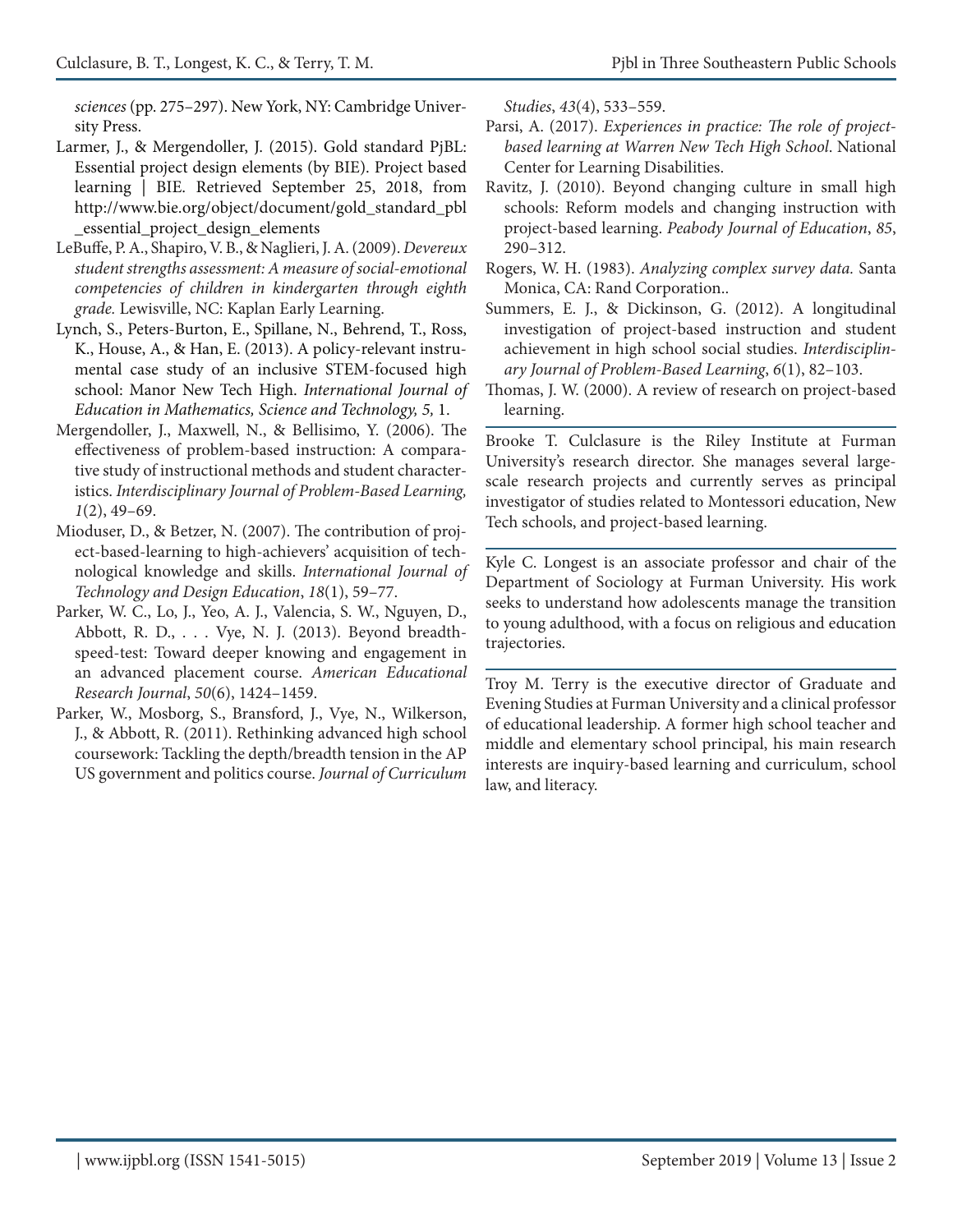### APPENDIX A

| Description                                                                               | Expectations<br><b>Meets</b> | Approaches<br>Expectation | Does Not Meet<br>Expectations | <b>Observer Notes/Comments</b> |
|-------------------------------------------------------------------------------------------|------------------------------|---------------------------|-------------------------------|--------------------------------|
| Teachers generally are facilitating, not lecturing                                        |                              |                           |                               |                                |
| Multiple student groupings (project teams, small<br>group instruction, etc.) are observed |                              |                           |                               |                                |
| PjBL-related materials are evident in classroom (proj-<br>ect rubrics, driving questions) |                              |                           |                               |                                |
| Classroom environment/arrangement is functionally<br>suited to PjBL                       |                              |                           |                               |                                |
| Students are engaged                                                                      |                              |                           |                               |                                |

*PjBL Classroom Five Point "First Impression" Checklist*

#### **Observation Instruments**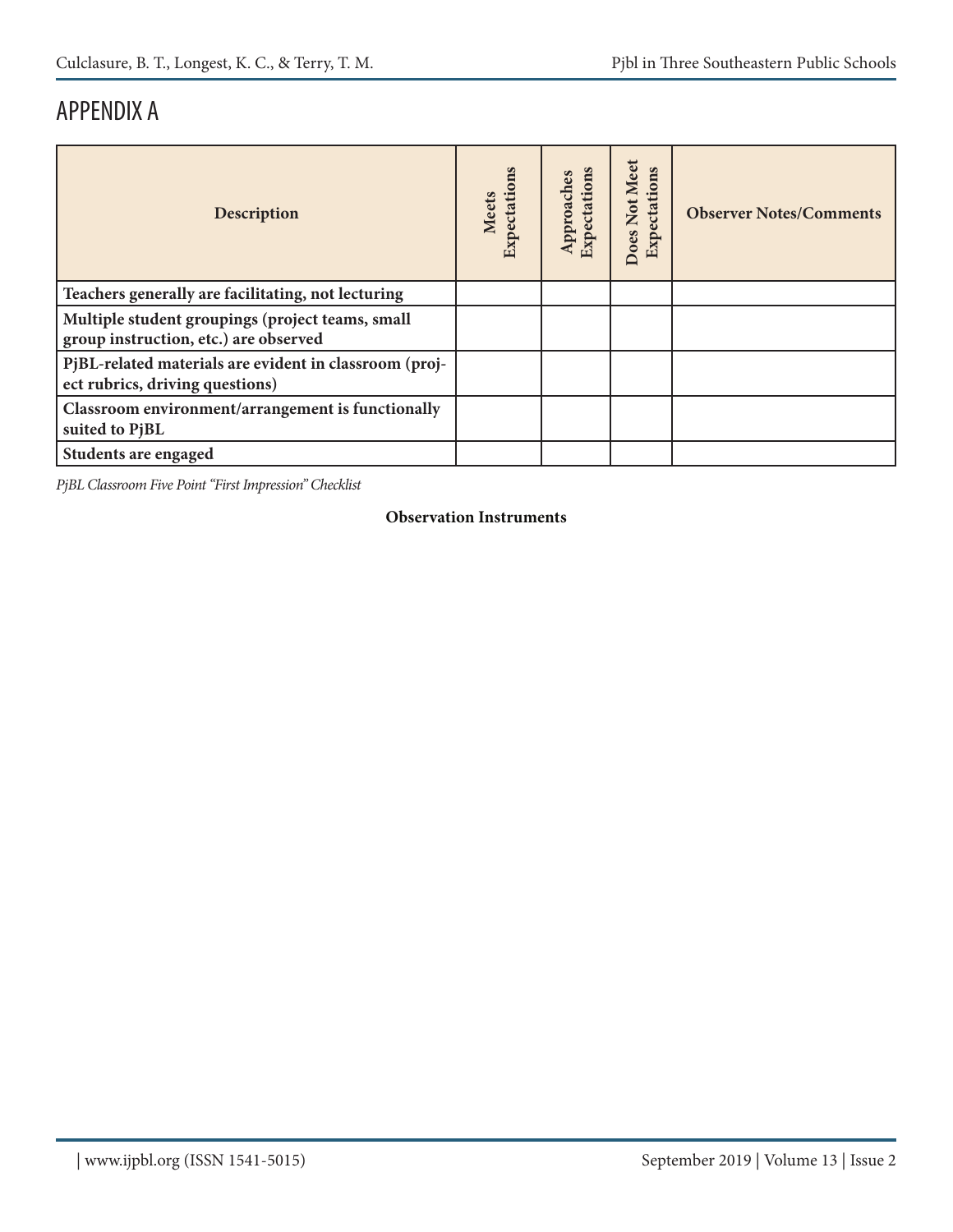| Performance                                                                   |                                                                                                                                                                                                                                                                                                       |                                                                                                                                                                                                                                                                                                                                                                                                                                           | <b>Observer Rating</b>                                                                                                                               |                                                                                                                                                                                                                                                                                                                                                                            |                       |
|-------------------------------------------------------------------------------|-------------------------------------------------------------------------------------------------------------------------------------------------------------------------------------------------------------------------------------------------------------------------------------------------------|-------------------------------------------------------------------------------------------------------------------------------------------------------------------------------------------------------------------------------------------------------------------------------------------------------------------------------------------------------------------------------------------------------------------------------------------|------------------------------------------------------------------------------------------------------------------------------------------------------|----------------------------------------------------------------------------------------------------------------------------------------------------------------------------------------------------------------------------------------------------------------------------------------------------------------------------------------------------------------------------|-----------------------|
| <b>Task</b>                                                                   | <b>Meets Expectations</b>                                                                                                                                                                                                                                                                             | Approaches<br><b>Expectations</b>                                                                                                                                                                                                                                                                                                                                                                                                         | <b>Does Not Meet</b><br><b>Expectations</b>                                                                                                          | (check one)                                                                                                                                                                                                                                                                                                                                                                | <b>Notes/Comments</b> |
| <b>Planning for</b><br>standards-<br>based PjBL<br>and content<br>instruction | Planning pro-<br>cess demonstrates<br>teacher knowledge,<br>understanding, and<br>application of PjBL<br>concepts, research,<br>and best practices.<br>Well-researched<br>teacher plans meet<br>or exceed all six<br>categories of PjBL<br>learning strategies.                                       | Planning process<br>Planning process<br>somewhat dem-<br>onstrates teacher<br>knowledge, under-<br>standing, and<br>application of PjBL<br>concepts, research,<br>and best practices.<br>Teacher plans meet<br>some of the six<br>categories of PjBL<br>learning strategies.                                                                                                                                                              |                                                                                                                                                      | does not dem-<br>onstrate teacher<br>knowledge,<br>$\Box$ Meets<br>understanding,<br>Expectations<br>and application<br>$\Box$ Approaches<br>of PjBL concepts,<br>Expectations<br>research, and best<br>□ Does Not Meet<br>practices. Teacher<br>Expectations<br>plans meet few<br>□ Unable to Rate<br>or none of the<br>six categories of<br>PjBL learning<br>strategies. |                       |
| Authentic i<br>nquiry                                                         | Observation and<br>document review<br>indicate that stu-<br>dents in this class-<br>room go through<br>an extended process<br>of inquiry in "real-<br>world" activities<br>seeking solutions to<br>complex problems,<br>questions, or chal-<br>lenges. Students<br>exhibit agency in<br>this process. | It is somewhat<br>It is not evident by<br>evident by observa-<br>observation and<br>tion and document<br>review that students<br>that students in<br>in this classroom<br>this classroom<br>go through an<br>go through an<br>extended process of<br>extended process<br>inquiry in "real-<br>world" activities<br>seeking solutions<br>to complex prob-<br>to complex prob-<br>lems, questions, or<br>lems, questions, or<br>challenges. |                                                                                                                                                      | $\Box$ Meets<br>Expectations<br>$\Box$ Approaches<br>Expectations<br>$\Box$ Does Not Meet<br>Expectations<br>□ Unable to Rate                                                                                                                                                                                                                                              |                       |
| Academic<br>rigor of<br>content<br>standards                                  | Document review or<br>teacher comments<br>indicate that projects<br>clearly are derived<br>from specific content<br>area standards that<br>demand rigor-<br>ous learning.                                                                                                                             | Document review<br>indicates that<br>projects are some-<br>what derived from<br>specific content<br>area standards that<br>demand rigor-<br>ous learning.                                                                                                                                                                                                                                                                                 | Document review<br>indicates that<br>projects are not<br>derived from spe-<br>cific content area<br>standards that<br>demand rigor-<br>ous learning. | $\Box$ Meets<br>Expectations<br>$\Box$ Approaches<br>Expectations<br>$\Box$ Does Not Meet<br>Expectations<br>□ Unable to Rate                                                                                                                                                                                                                                              |                       |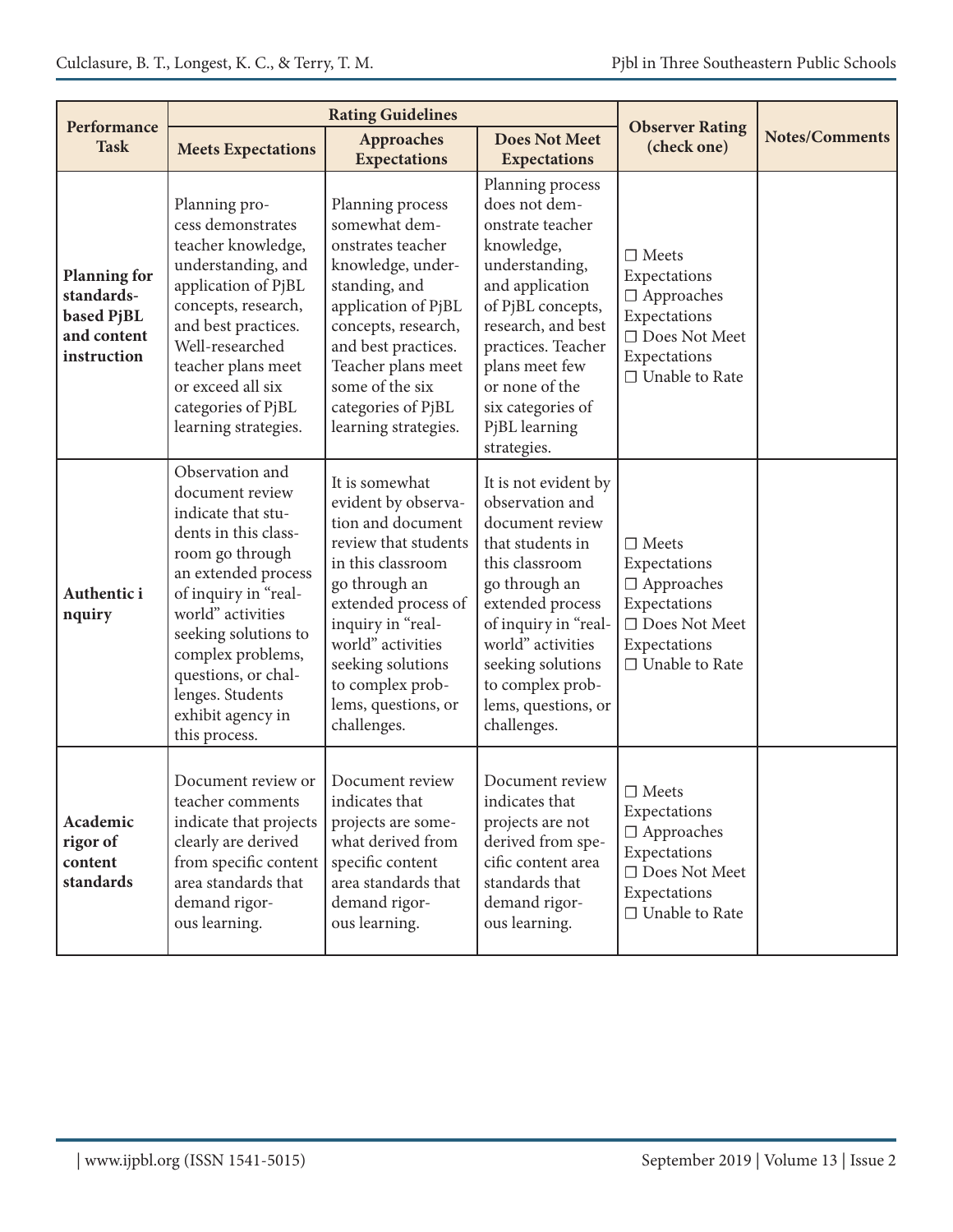|                                                                    |                                                                                                                                                                                                                                                                                                                                                                              | <b>Rating Guidelines</b>                                                                                                                                                                                                                                                                                                                                                                              |                                                                                                                                                                                                                                                                                                                                                                                                                                                |                                                                                                                                    |                       |
|--------------------------------------------------------------------|------------------------------------------------------------------------------------------------------------------------------------------------------------------------------------------------------------------------------------------------------------------------------------------------------------------------------------------------------------------------------|-------------------------------------------------------------------------------------------------------------------------------------------------------------------------------------------------------------------------------------------------------------------------------------------------------------------------------------------------------------------------------------------------------|------------------------------------------------------------------------------------------------------------------------------------------------------------------------------------------------------------------------------------------------------------------------------------------------------------------------------------------------------------------------------------------------------------------------------------------------|------------------------------------------------------------------------------------------------------------------------------------|-----------------------|
| Performance<br><b>Task</b>                                         | <b>Meets Expectations</b>                                                                                                                                                                                                                                                                                                                                                    | Approaches<br><b>Expectations</b>                                                                                                                                                                                                                                                                                                                                                                     | <b>Does Not Meet</b><br><b>Expectations</b>                                                                                                                                                                                                                                                                                                                                                                                                    | <b>Observer Rating</b><br>(check one)                                                                                              | <b>Notes/Comments</b> |
| Applied<br>learning and<br>collabora-<br>tive prob-<br>lem-solving | Observation indi-<br>cates that students<br>apply new skills and<br>knowledge toward<br>solution develop-<br>ment at a high level.<br>Students work in<br>groups/teams and<br>use higher-order<br>thinking skills and<br>advanced orga-<br>nizational skills.<br>Technology integra-<br>tion, time manage-<br>ment, and other<br>"real-world skills"<br>are clearly evident. | Observation indi-<br>cates that there<br>is some evidence<br>that students apply<br>new skills and<br>knowledge toward<br>solution develop-<br>ment at a high<br>level. Students may<br>work in groups/<br>teams, but the use of<br>higher-order think-<br>ing skills, advanced<br>organizational skills,<br>technology inte-<br>gration, and other<br>"real-world skills" is<br>not clearly evident. | Observation indi-<br>cates that there is<br>no evidence that<br>students apply<br>new skills and<br>knowledge toward<br>solution develop-<br>ment at a high<br>level. Students<br>may work in<br>groups and/or<br>teams, but there<br>is no evidence of<br>the use of higher-<br>order thinking<br>skills, advanced<br>organizational<br>skills, student<br>self-management,<br>technology inte-<br>gration, and other<br>"real-world skills." | $\Box$ Meets<br>Expectations<br>$\Box$ Approaches<br>Expectations<br>$\Box$ Does Not Meet<br>Expectations<br>$\Box$ Unable to Rate |                       |
| <b>Exploring the</b><br>need to know                               | Observation shows<br>teacher facilitates<br>students as they<br>conduct inde-<br>pendent research,<br>gather informa-<br>tion from authentic<br>sources, and collect<br>and record data.<br>Documentation<br>clearly shows that<br>students do field-<br>based or experiential<br>research in "real-<br>world" contexts.                                                     | Observation shows<br>there is some<br>evidence that<br>teacher facilitates<br>students as they<br>conduct inde-<br>pendent research,<br>gather information<br>from authentic<br>sources, and collect<br>and record data.<br>Documentation<br>may show that stu-<br>dents do field-based<br>or experiential<br>research in "real-<br>world" contexts.                                                  | Observation does<br>not show teacher<br>facilitates students<br>as they conduct<br>independent<br>research, gather<br>information from<br>authentic sources,<br>and collect and<br>record data.<br>Documentation<br>does not show<br>that students<br>do field-based<br>or experiential<br>research in "real-<br>world" contexts.                                                                                                              | $\Box$ Meets<br>Expectations<br>$\Box$ Approaches<br>Expectations<br>$\Box$ Does Not Meet<br>Expectations<br>$\Box$ Unable to Rate |                       |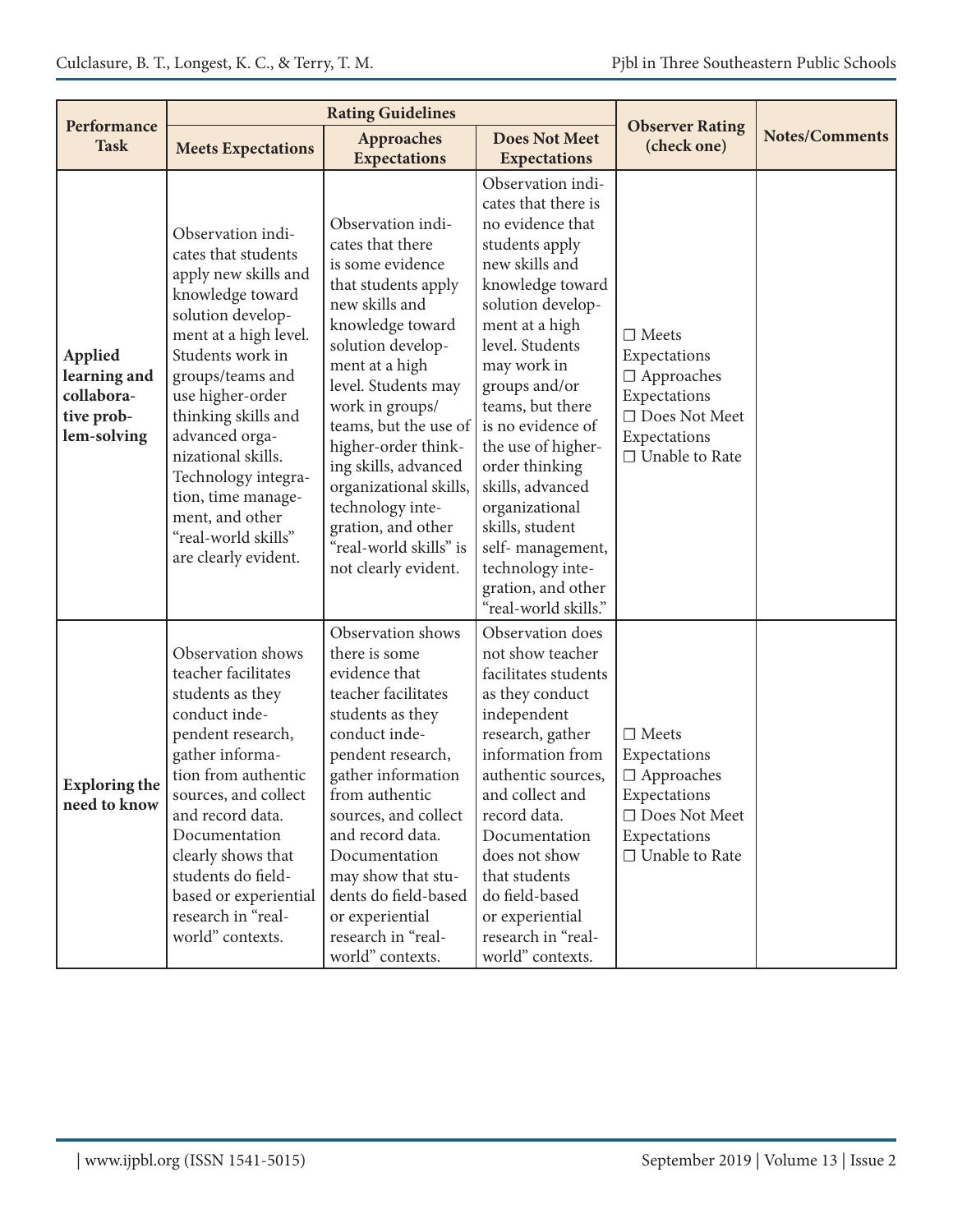| Performance                                                            |                                                                                                                                                                                                                                                                                                                                                                                               |                                                                                                                                                                                                                                                                                                                                                                       |                                                                                                                                                                                                                                                                                                                                                                          |                                                                                                                                    |                       |
|------------------------------------------------------------------------|-----------------------------------------------------------------------------------------------------------------------------------------------------------------------------------------------------------------------------------------------------------------------------------------------------------------------------------------------------------------------------------------------|-----------------------------------------------------------------------------------------------------------------------------------------------------------------------------------------------------------------------------------------------------------------------------------------------------------------------------------------------------------------------|--------------------------------------------------------------------------------------------------------------------------------------------------------------------------------------------------------------------------------------------------------------------------------------------------------------------------------------------------------------------------|------------------------------------------------------------------------------------------------------------------------------------|-----------------------|
| <b>Task</b>                                                            | <b>Meets Expectations</b>                                                                                                                                                                                                                                                                                                                                                                     | <b>Approaches</b><br><b>Expectations</b>                                                                                                                                                                                                                                                                                                                              | <b>Does Not Meet</b><br><b>Expectations</b>                                                                                                                                                                                                                                                                                                                              | <b>Observer Rating</b><br>(check one)                                                                                              | <b>Notes/Comments</b> |
| Connecting<br>to<br>an audience                                        | Observation and<br>document review<br>indicate that stu-<br>dents in this class-<br>room present their<br>work to others<br>and are provided<br>opportunities to<br>observe and work<br>alongside adults in<br>"real-world" set-<br>tings relevant to<br>their projects.                                                                                                                      | Observation and<br>document review<br>show some evidence<br>that students in this<br>classroom present<br>their work to others<br>and are provided<br>opportunities to<br>observe and work<br>alongside adults in<br>"real-world" set-<br>tings relevant to<br>their projects.                                                                                        | Observation and<br>document review<br>do not indicate<br>that students in<br>this classroom<br>present their<br>work to others<br>or are provided<br>opportunities to<br>observe and work<br>alongside adults<br>in "real-world"<br>settings relevant<br>to their projects.                                                                                              | $\Box$ Meets<br>Expectations<br>$\Box$ Approaches<br>Expectations<br>$\Box$ Does Not Meet<br>Expectations<br>$\Box$ Unable to Rate |                       |
| Authentic<br>assessment<br>that includes<br>reflection<br>and revision | Observation and<br>document review<br>indicate clear evi-<br>dence that: teachers<br>engage in ongoing<br>formative and/or<br>summative assess-<br>ment of students;<br>students are assessed<br>in authentic manners<br>such as portfolios<br>and presentations;<br>and, in exceptional<br>cases, students<br>establish assessment<br>criteria and their<br>own assessment<br>opportunities. | Observation and<br>document review<br>indicate some<br>evidence that:<br>teachers engage in<br>ongoing formative<br>and/or summa-<br>tive assessment of<br>students; students<br>are assessed in<br>authentic manners<br>such as portfolios<br>and presenta-<br>tions; and students<br>establish assessment<br>criteria and their<br>own assessment<br>opportunities. | Observation<br>and document<br>review indicate<br>no evidence that:<br>teachers engage in<br>ongoing formative<br>and/or summa-<br>tive assessment of<br>students; students<br>are assessed in<br>authentic man-<br>ners such as<br>portfolios and<br>presentations; and<br>students estab-<br>lish assessment<br>criteria and their<br>own assessment<br>opportunities. | $\Box$ Meets<br>Expectations<br>$\Box$ Approaches<br>Expectations<br>$\Box$ Does Not Meet<br>Expectations<br>□ Unable to Rate      |                       |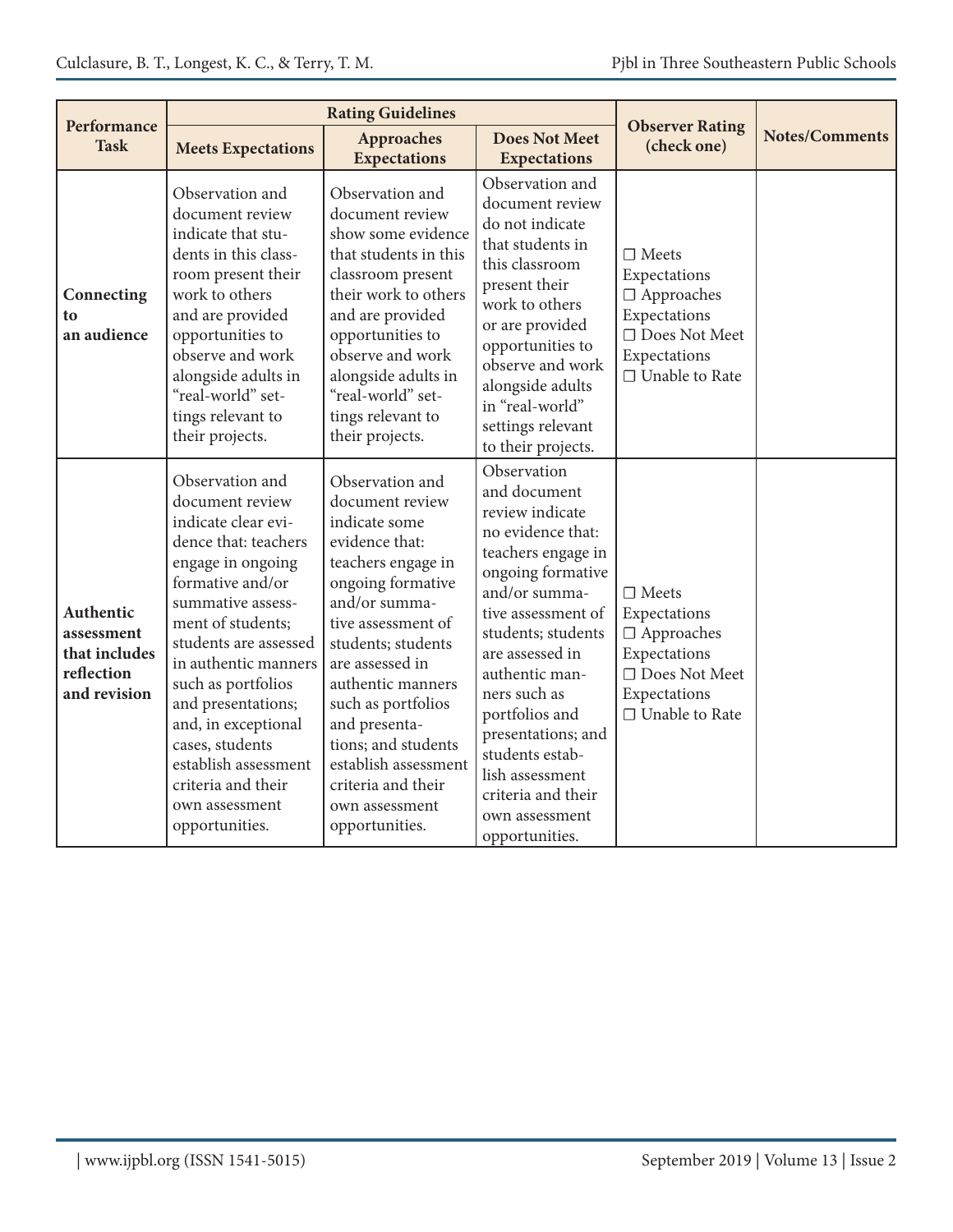### APPENDIX B

#### **Deveraux Student Strengths Assessment Technical Information**

The DESSA is a 72-item, standardized, norm-referenced behavior rating scale that assesses the social-emotional competencies that serve as protective factors for children in kindergarten through the eighth grade. The DESSA can be completed by parents/guardians, teachers, or staff at schools and child-serving agencies, including after-school, social service, and mental health programs. The assessment is entirely strength-based, meaning that the items query positive behaviors (e.g., get along with others) rather than maladaptive ones (e.g., annoy others). The DESSA is organized into conceptually derived scales that provide information about eight key social-emotional competencies. Standard scores can be used to calibrate each child's competence in each of the eight dimensions and guide school/programwide, class-wide, and individual strategies to promote those competencies. For each item, the rater is asked to indicate on a five-point scale how often the student engaged in each behavior over the past four weeks.

The DESSA was developed to meet or exceed professional standards for a high-quality, well-developed assessment instrument. The standardization sample; internal, interrater, and test-retest reliabilities; and content, construct, and criterion validity evidence are discussed at length in the DESSA manual.

The DESSA standardization sample consists of 2,500 children who are representative of the

U.S. population with respect to gender, race (see Table B-1), Hispanic ethnicity, region of residence, and poverty status.

As shown in Table B-2, the internal consistency (alpha coefficients) of each scale as well

as the Social-Emotional Composite, for both teacher/staff and parent raters, exceeds the

recommended standard of .80 for a scale and .90 for a total scale (i.e., the Social-Emotional

Composite) recommended by Bracken (1987). In fact, the alpha coefficient for the Social-

Emotional Composite is .98 for parents and .99 for teachers/staff.

|                        |             | American<br>Indian/<br>Alaska Native | Asian       |     |             | Black/African<br>American |                | Native/<br>Hawaiian/<br>Pacific Islander |             | White | Total |
|------------------------|-------------|--------------------------------------|-------------|-----|-------------|---------------------------|----------------|------------------------------------------|-------------|-------|-------|
|                        | $\mathbf n$ | %                                    | $\mathbf n$ | %   | $\mathbf n$ | $\%$                      | $\mathbf n$    | $\%$                                     | $\mathbf n$ | %     |       |
| Northeast              | 9           | 1.7                                  | 7           | 1.3 | 190         | 35.6                      | $\overline{0}$ | $\overline{0}$                           | 327         | 61.4  | 533   |
| South                  | 16          | 1.8                                  | 22          | 2.5 | 200         | 22.3                      | 3              | 0.3                                      | 424         | 47.3  | 665   |
| Midwest                | 3           | 0.6                                  | 12          | 2.2 | 71          | 13.0                      | 2              | 0.4                                      | 453         | 83.1  | 541   |
| West                   | 13          | 2.6                                  | 24          | 4.7 | 20          | 3.9                       | 9              | 1.8                                      | 354         | 69.8  | 420   |
| Total                  | 41          | 1.9                                  | 65          | 3.0 | 481         | 22.3                      | 14             | 0.6                                      | 1,558       | 72.2  | 2,159 |
| U.S. $\%$ <sup>1</sup> |             | 1.2                                  |             | 4.0 |             | 15.4                      |                | 0.2                                      |             | 76.3  |       |

*Note: The U.S. race data are based on the 2006 figures for 5- through 14-year-olds only in "Resident Population by Race, Hispanic Origin, and Age: 2000 and 2006. Table No. 8." Statistical Abstract of the United States: 2008 (127th edition): U.S. Census Bureau, 2008.* 

*1 U.S. figures do not add up to 100% due to "Two or more Races" not being included.*

*Table B-1.* Standardization sample characteristics by race and geographic region.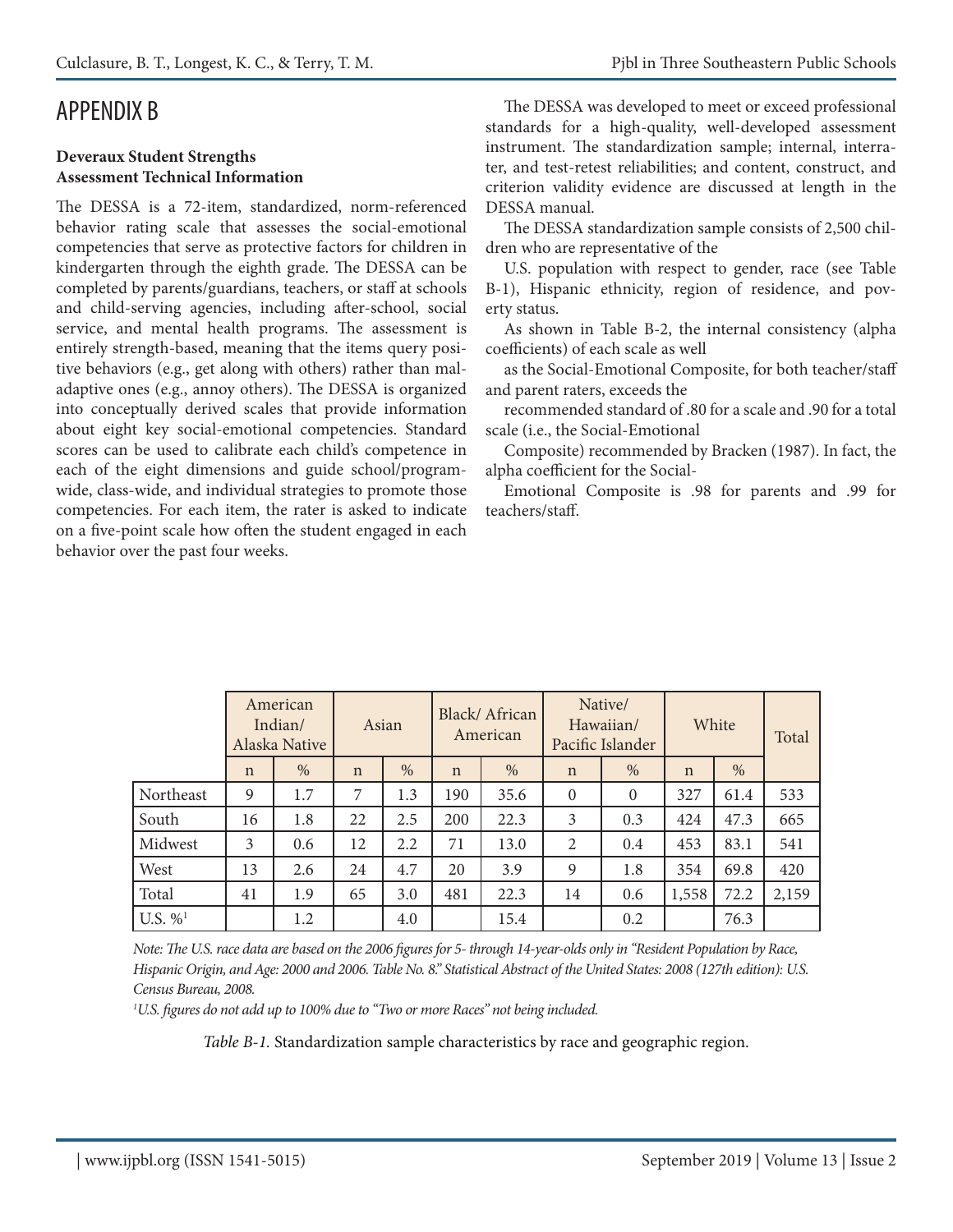| <b>Scales</b>              |         | Raters         |
|----------------------------|---------|----------------|
|                            | Parents | Teachers/Staff |
| Social-Emotional Composite | .98     | .99            |
| Personal Responsibility    | .86     | .92            |
| Optimistic Thinking        | .82     | .89            |
| Goal-Directed Behavior     | .88     | .93            |
| Social-Awareness           | .84     | .91            |
| Decision Making            | .85     | .92            |
| Relationship Skills        | .89     | .94            |
| Self-Awareness             | .82     | .89            |
| Self-Management            | .86     | .92            |

Test-retest reliabilities are also high with correlation coefficients ranging from .79 to .90 for parents and from .86 to .94 for teachers/staff. Interrater reliabilities are also quite good, with median scale correlation coefficients of .725 for parents and .735 for teachers/staff.

> *Table B-2.* Internal reliability (alpha) coefficients for the DESSA scales by rater.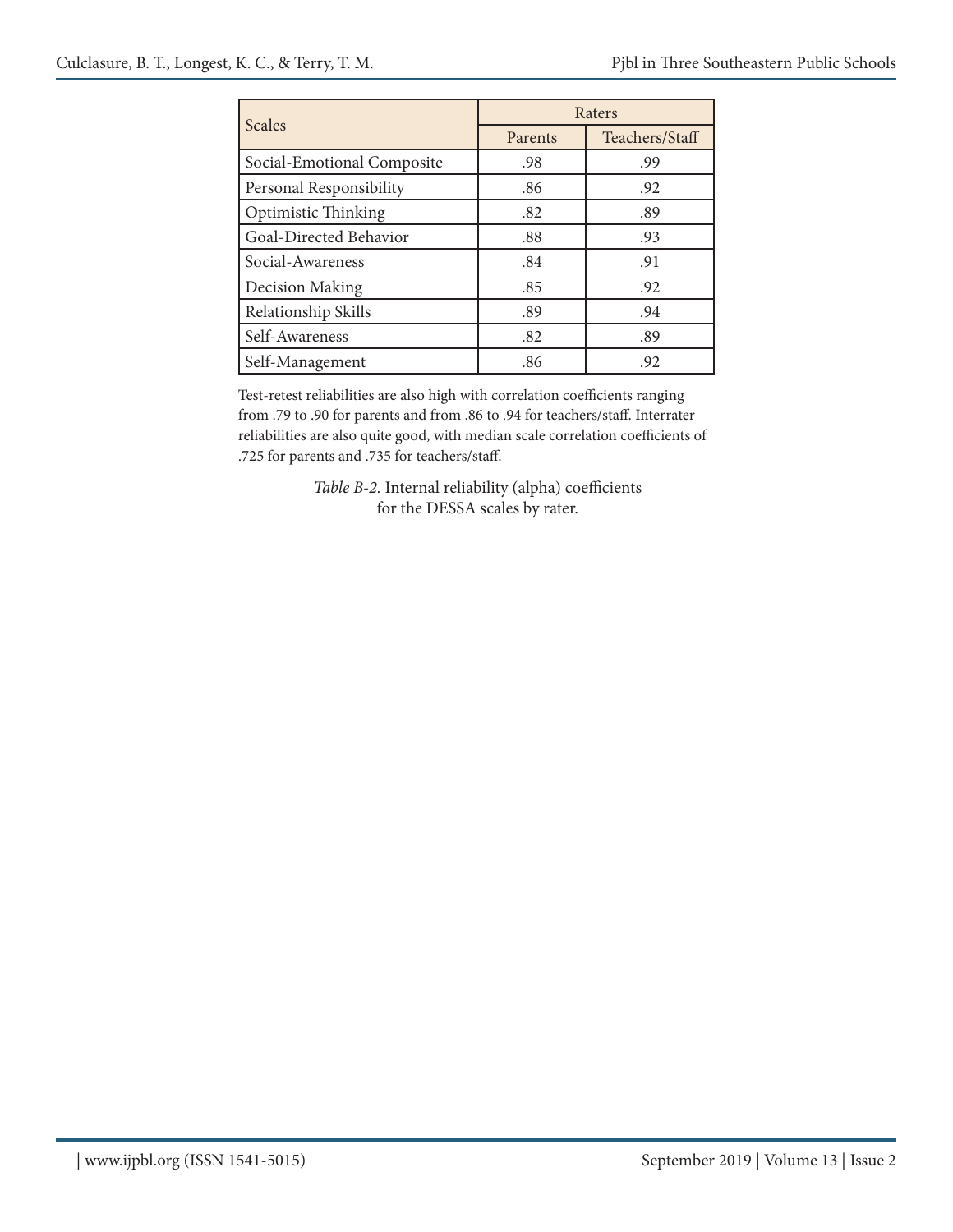### APPENDIX C

#### **Student Survey Instrument**

Q1. What grade are you in? DROPDOWN

- a. 3rd
- b. 4th
- c. 5th
- d. 6th
- e. 7th
- f. 8th
- g. 9th
- h. 10th

Q2. Project-based learning is when you learn by working in class/group projects and investigating challenging questions, instead of learning by yourself through lectures.

How many years have you been taught through **Project-Based Learning?**

- i. This is my first year
- j. 2 years
- k. 3 or more years
- l. I don't know

Q3. DISPLAY IF Q3 = 5TH AND BELOW: This year in school, my teacher used **Project-Based Learning. . .**

- a. A lot of the time
- b. Some of the time
- c. Hardly ever
- d. Never
- e. I don't know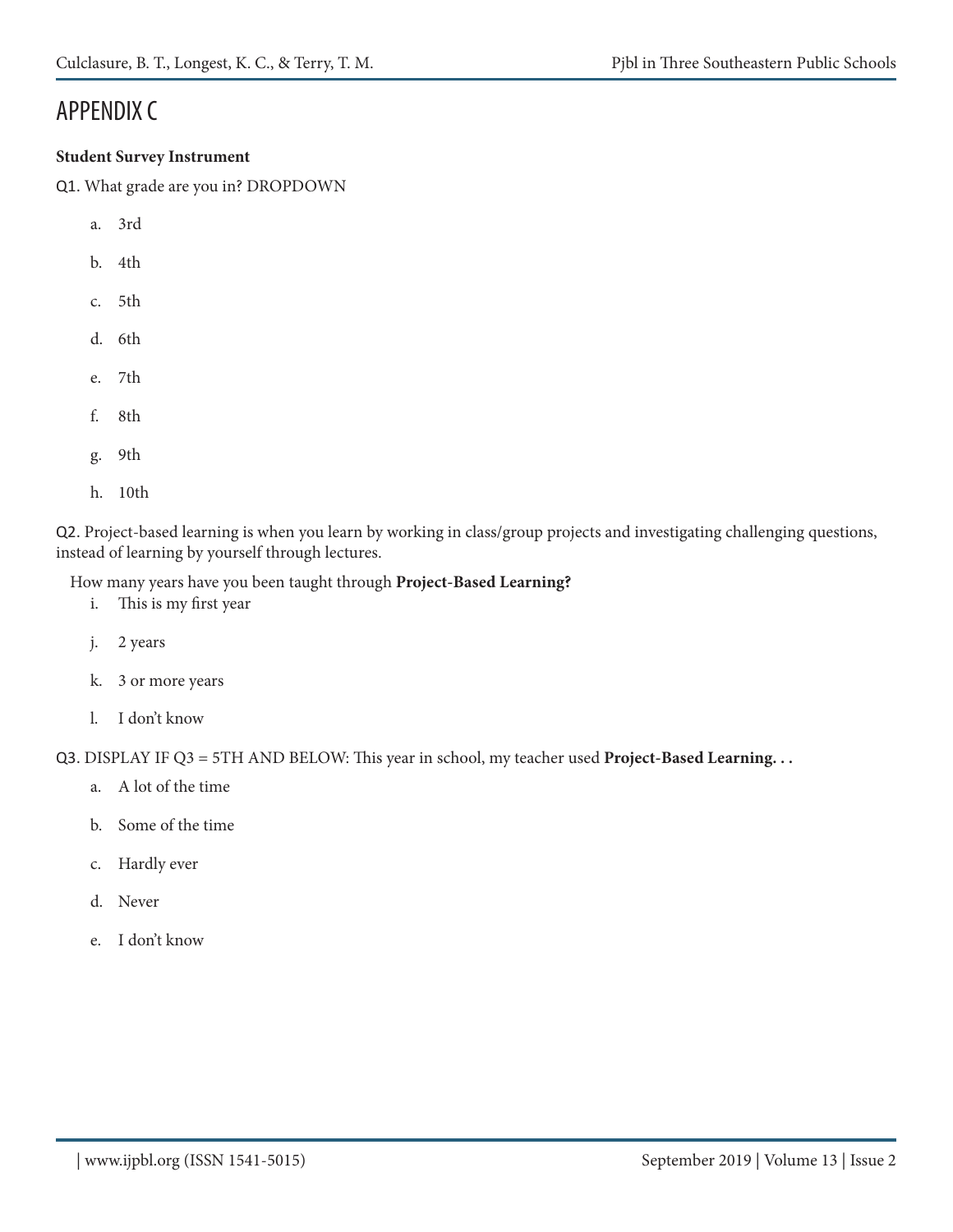### Q4. DISPLAY IF Q3 = 6TH AND ABOVE: Complete the following sentence(s)

This year at school. . .

|                                                                                                          |                   | Some of  |                    |              |                |
|----------------------------------------------------------------------------------------------------------|-------------------|----------|--------------------|--------------|----------------|
|                                                                                                          | A lot of the time | the time | <b>Hardly ever</b> | <b>Never</b> | Does not apply |
| my English/Language Arts<br>teacher(s) used Project-Based<br>Learning $\ldots$                           |                   |          |                    |              |                |
|                                                                                                          |                   |          |                    |              |                |
| my Science teacher(s) used<br>Project-Based Learning                                                     |                   |          |                    |              |                |
| my Social Studies (e.g.,<br>World History, Geography, etc.)<br>teacher(s) used Project-Based<br>Learning |                   |          |                    |              |                |
| my Math teacher(s) used<br>Project-Based Learning                                                        |                   |          |                    |              |                |
| my Foreign Language<br>teacher(s) used Project-Based<br>Learning                                         |                   |          |                    |              |                |

Q5. Complete the following sentence(s).

This year at school, I generally enjoyed **Project-Based Learning. . .**

|                                                                                                                                                       | A lot | <b>Some</b> | A little | Not at all |
|-------------------------------------------------------------------------------------------------------------------------------------------------------|-------|-------------|----------|------------|
| in my English/Language Arts class  (DISPLAY IF Q6 ELA<br>EQUALS "A LOT OF THE TIME" OR "SOME OF THE TIME")                                            |       |             |          |            |
| my Science class  (DISPLAY IF Q6 SCIENCE EQUALS "A<br>LOT OF THE TIME" OR "SOME OF THE TIME")                                                         |       |             |          |            |
| my Social Studies (e.g., World History, Geography, etc.) class.<br>(DISPLAY IF Q6 SOCIAL STUDIES EQUALS "A LOT OF THE<br>TIME" OR "SOME OF THE TIME") |       |             |          |            |
| my Math class  (DISPLAY IF Q6 MATH EQUALS "A LOT OF<br>THE TIME" OR "SOME OF THE TIME")                                                               |       |             |          |            |
| my Foreign Language class (DISPLAY IF Q6 FOREIGN<br>LANGUAGE EQUALS "A LOT OF THE TIME" OR "SOME OF<br>THE TIME")                                     |       |             |          |            |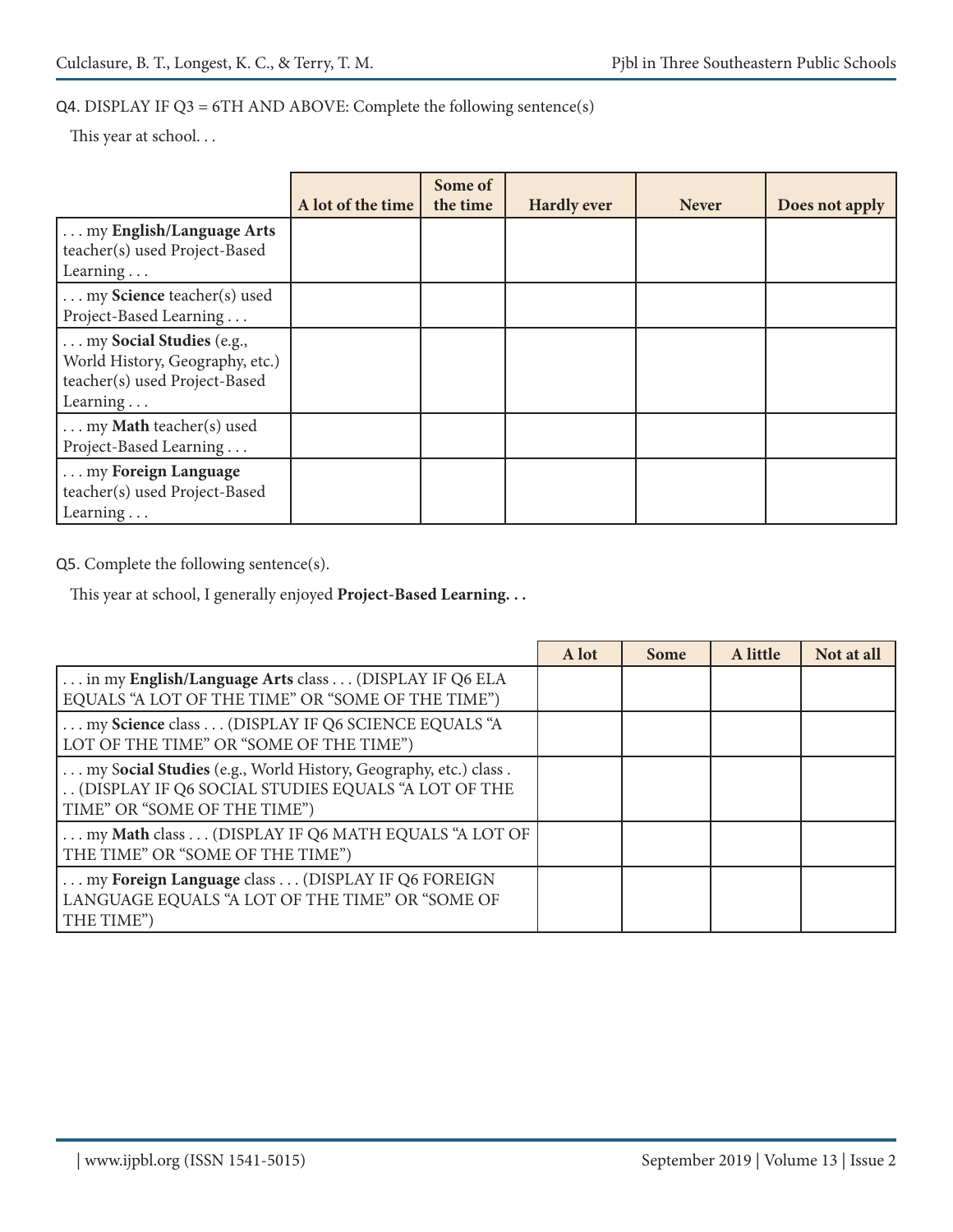Q6. Compared to when you don't participate in Project-Based Learning, how much do you learn when you do participate in **Project-Based Learning in your. . .**

|                                                                                                                                                    | I learn more | the same | I learn about   I do not learn<br>as much | I don't know |
|----------------------------------------------------------------------------------------------------------------------------------------------------|--------------|----------|-------------------------------------------|--------------|
| English/Language Arts class? (DISPLAY IF Q6<br>ELA EQUALS "A LOT OF THE TIME" OR "SOME OF<br>THE TIME")                                            |              |          |                                           |              |
| Science class? (DISPLAY IF Q6 SCIENCE EQUALS "A<br>LOT OF THE TIME" OR "SOME OF THE TIME")                                                         |              |          |                                           |              |
| Social Studies (e.g., World History, Geography, etc.)<br>class? (DISPLAY IF Q6 SOCIAL STUDIES EQUALS "A<br>LOT OF THE TIME" OR "SOME OF THE TIME") |              |          |                                           |              |
| Math class? (DISPLAY IF Q6 MATH EQUALS "A LOT<br>OF THE TIME" OR "SOME OF THE TIME")                                                               |              |          |                                           |              |
| Foreign Language class? (DISPLAY IF Q6 FOREIGN<br>LANGUAGE EQUALS "A LOT OF THE TIME" OR<br>"SOME OF THE TIME")                                    |              |          |                                           |              |

Q7. Participating in **Project-Based Learning** in my school **generally** has helped me. . .

|                                                             | Agree | <b>Disagree</b> | I don't know |
|-------------------------------------------------------------|-------|-----------------|--------------|
| learn more in school.                                       |       |                 |              |
| better understand how to show what I have learned in school |       |                 |              |
| feel excited about learning.                                |       |                 |              |
| feel like I have a say in my learning.                      |       |                 |              |

#### Q8. What have you liked most about **Project-Based Learning?**

#### Q9. What have you liked the least about **Project-Based Learning?**

In school, how often do you. . .

|                                                         | A lot | <b>Some</b> | <b>Hardly ever</b> | <b>Never</b> | I don't know. |
|---------------------------------------------------------|-------|-------------|--------------------|--------------|---------------|
| work with other students in groups or teams?            |       |             |                    |              |               |
| help create rubrics for your projects?                  |       |             |                    |              |               |
| use portfolios to show how much you<br>have learned?    |       |             |                    |              |               |
| make presentations to the class?                        |       |             |                    |              |               |
| make presentations to people outside of<br>your school? |       |             |                    |              |               |
| help design projects used in class?                     |       |             |                    |              |               |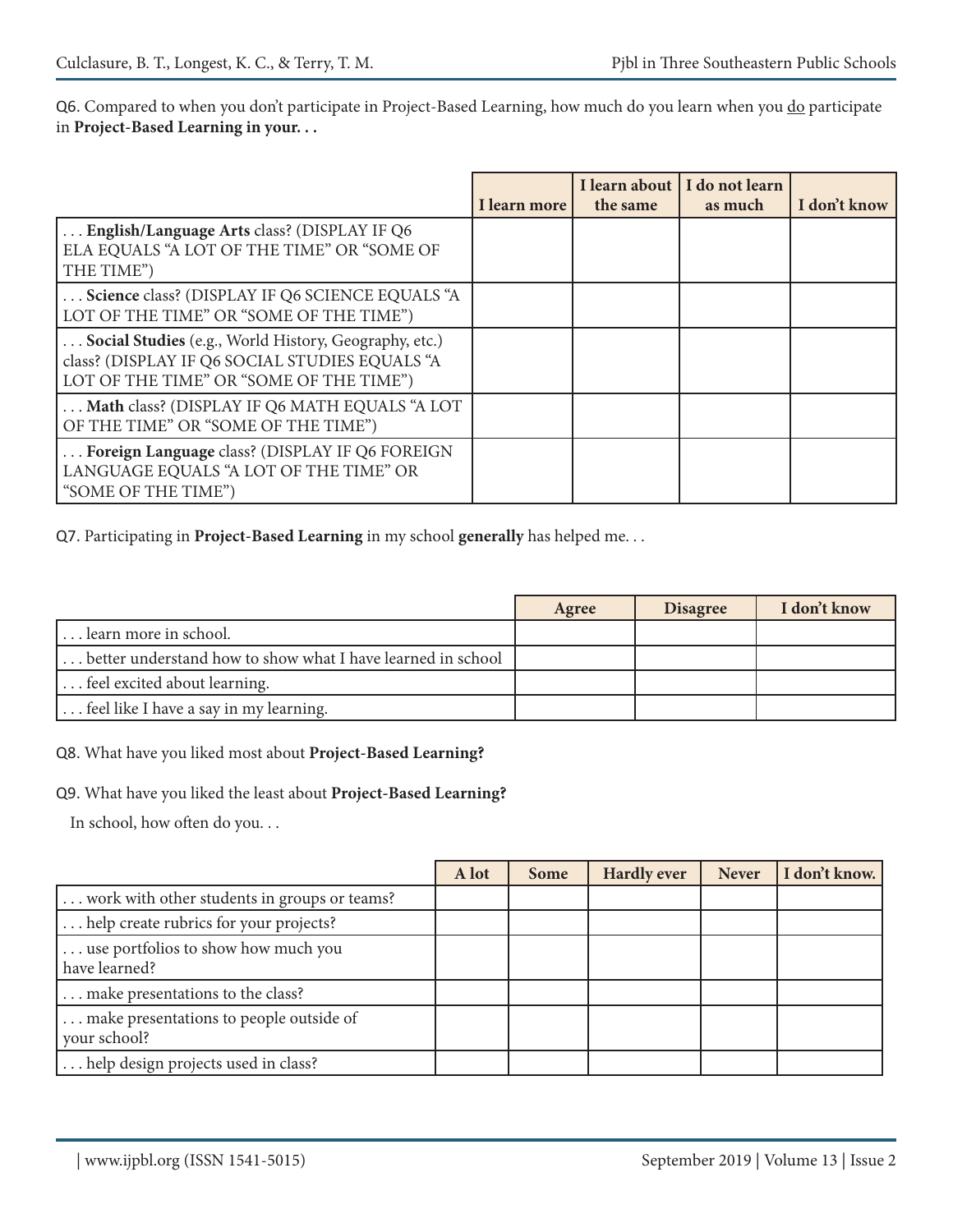Please tell us how often you do the following.

|                                                                           | Most of the time | Some of the time | <b>Hardly ever</b> | <b>Never</b> |
|---------------------------------------------------------------------------|------------------|------------------|--------------------|--------------|
| I work well with people I disagree with or<br>do not like.                |                  |                  |                    |              |
| I am able to give helpful feedback to others<br>on their work.            |                  |                  |                    |              |
| I feel comfortable presenting my work in<br>front of other people.        |                  |                  |                    |              |
| I respect people who have different ideas<br>than I do.                   |                  |                  |                    |              |
| I am able to work through disagreements<br>with others in a peaceful way. |                  |                  |                    |              |

Please tell us how often you do the following.

|                                                                            | Most of the time | Some of the time | <b>Hardly ever</b> | <b>Never</b> |
|----------------------------------------------------------------------------|------------------|------------------|--------------------|--------------|
| I think about the problems my teacher gives<br>me a lot of different ways. |                  |                  |                    |              |
| I am willing to try out new ideas.                                         |                  |                  |                    |              |
| I ask questions to get the information I need<br>to solve problems.        |                  |                  |                    |              |
| I back up my opinions with evidence<br>and examples.                       |                  |                  |                    |              |
| I am able to manage my time.                                               |                  |                  |                    |              |
| I set goals for myself.                                                    |                  |                  |                    |              |

Q10. I am. . .

- a. Male
- b. Female

Q11. I would describe myself as. . . (Choose all that apply)

- c. Black or African American
- d. White
- e. Spanish/Hispanic/Latino
- f. Asian or Pacific Islander
- g. American Indian or Alaska Native
- h. Other: \_\_\_\_\_\_\_\_\_\_\_\_\_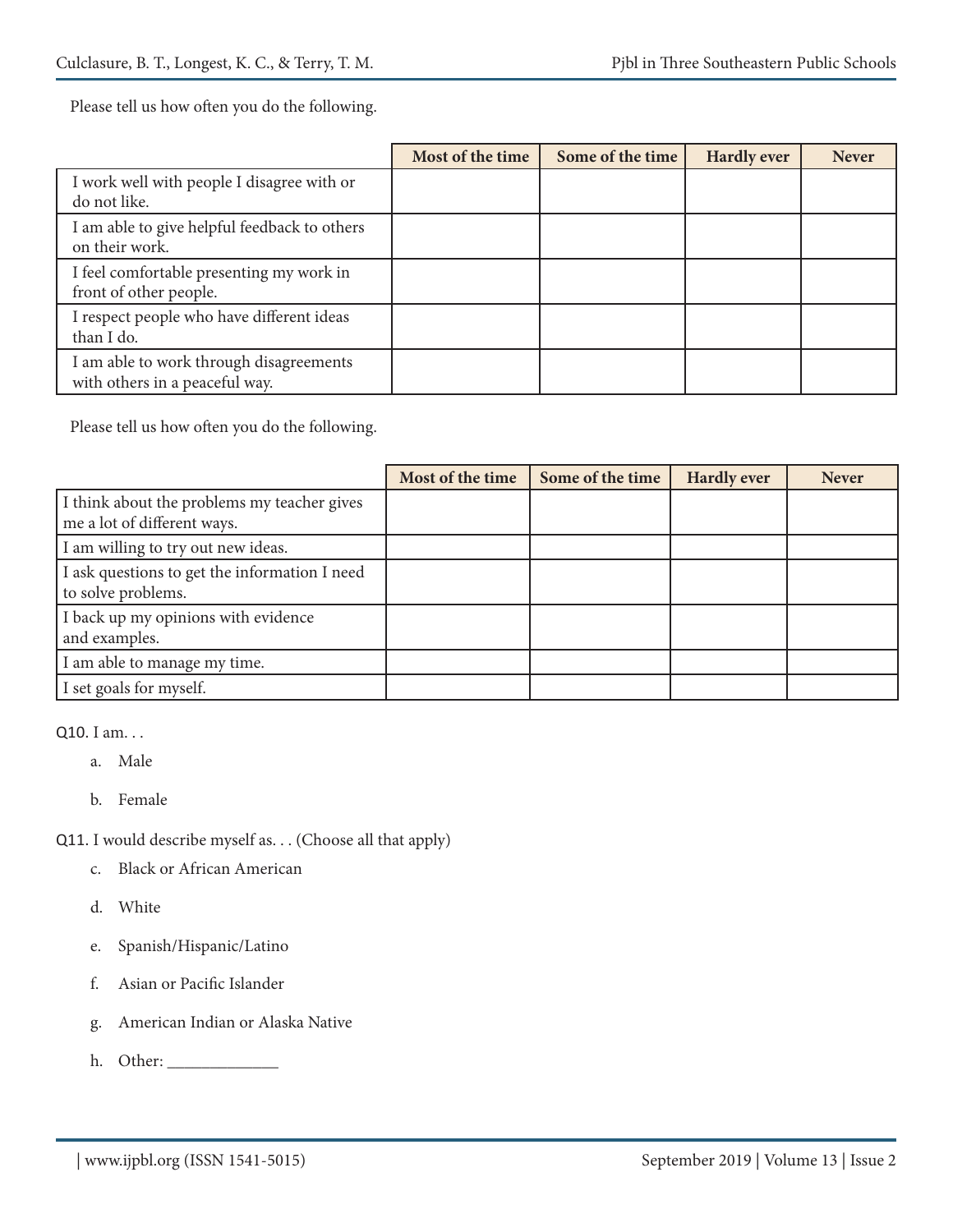### APPENDIX D

### **Teacher Survey Instrument**

Qi. What is the name of your school?

Qii. Please indicate which of the following subjects you teach at SCHOOL NAME. (Check all that apply)

- **Q** Math
- ELA
- Science
- $\Box$  Social Studies
- Art/Music
- $P.E.$
- $\Box$  Foreign Language
- **Q** Computer/Technology
- $\Box$  Other

Qiii. Please indicate which of the following grades you teach at SCHOOL NAME. (Check all that apply)

- □ Pre-K
- $\Box$  Kindergarten
- $\Box$  1st Grade
- □ 2nd Grade
- □ 3rd Grade
- □ 4th Grade
- $\Box$  5th Grade

Q1. How many years have you been a teacher at SCHOOL NAME, including this school year?

- a. This is my first year
- b. 2–4
- c.  $5-7$
- d. 8–10
- e. 11 or more

Q2. How many years have you been teaching, in total, including this school year?

- a. This is my first year
- b. 2–4
- c. 5–7
- d. 8–10
- e. 11 or more
- Q3. To what extent are you satisfied with your current job?
	- a. Very satisfied
	- b. Satisfied
	- c. Dissatisfied
	- d. Very dissatisfied

Q4. Do you currently implement PjBL in any of your classes at SCHOOL NAME?

- a. Yes
- b. No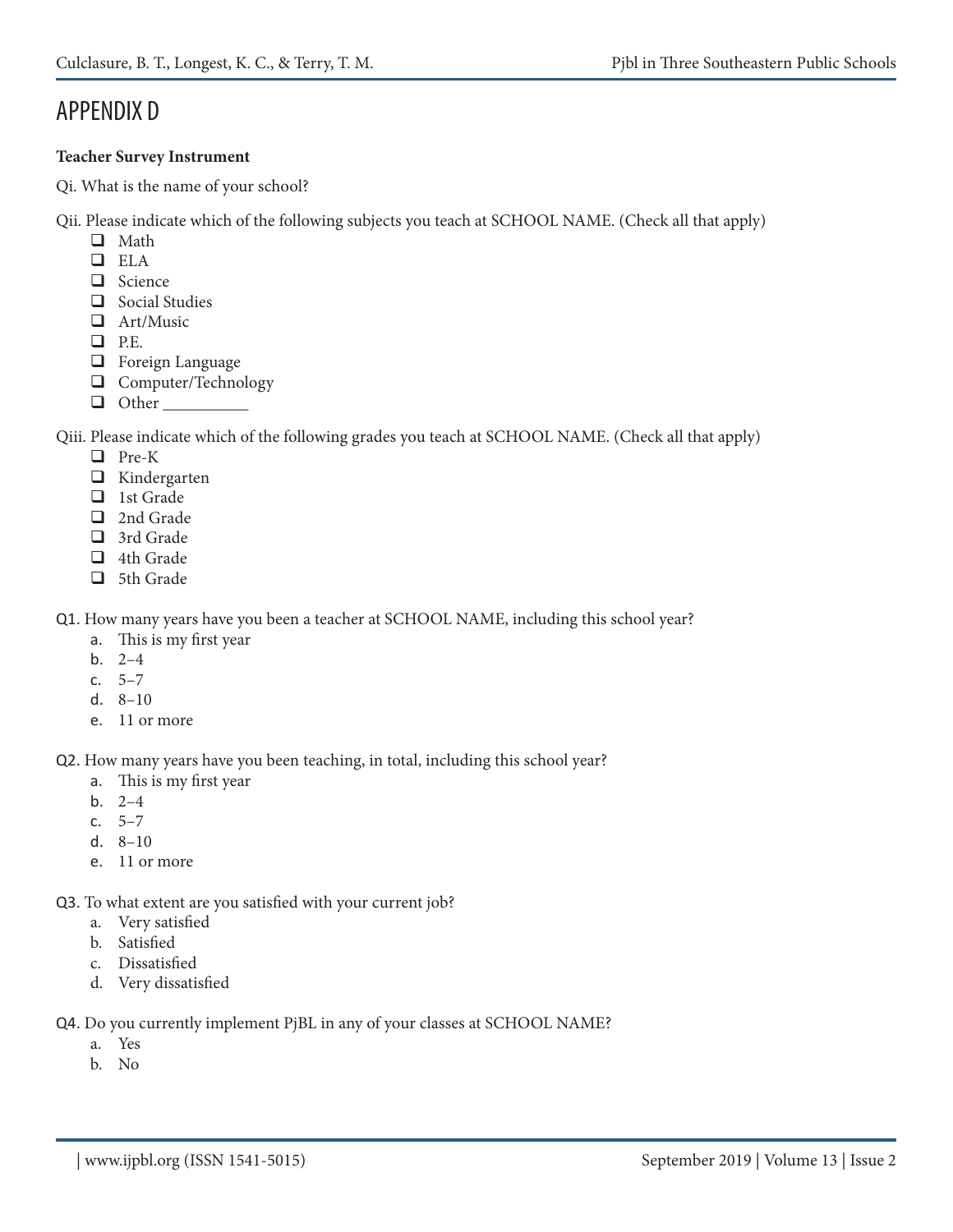#### Q5. In your teaching this year, how often did you ask students to do the following?

|                                                                     | Frequently | Occasionally | Rarely | <b>Never</b> |
|---------------------------------------------------------------------|------------|--------------|--------|--------------|
| Assist with design of assessment rubrics for<br>use in class        |            |              |        |              |
| Self-evaluate the quality of their work before it<br>is completed   |            |              |        |              |
| Use peer, teacher, or expert feedback to revise<br>their own work   |            |              |        |              |
| Model different strategies for confronting a problem<br>or question |            |              |        |              |

Q6. In your teaching this year, how often did you ask students to do the following?

|                                                                        |                     | About $1-3$    | About $1-3$     | A few times |                     |
|------------------------------------------------------------------------|---------------------|----------------|-----------------|-------------|---------------------|
|                                                                        | <b>Almost daily</b> | times per week | times per month | a semester  | <b>Almost never</b> |
| Work in small groups or teams                                          |                     |                |                 |             |                     |
| Present group work to the class,<br>teacher, or others                 |                     |                |                 |             |                     |
| Create an original product<br>or performance to express<br>their ideas |                     |                |                 |             |                     |
| Engage in deep research or<br>inquiry about a topic $(s)$              |                     |                |                 |             |                     |
| Choose their own topics of<br>learning or questions to pursue          |                     |                |                 |             |                     |

Q7. To what extent do you agree with these statements about the critical thinking and problem-solving skills of your students this year?

|                                                                                                                    | <b>Completely</b> | Somewhat | Somewhat | Completely | $\mathbf{I}^{\prime}\mathbf{m}$ |
|--------------------------------------------------------------------------------------------------------------------|-------------------|----------|----------|------------|---------------------------------|
|                                                                                                                    | agree             | agree    | disagree | disagree   | not sure                        |
| Students have learned critical thinking and<br>problem-solving skills while in my class.                           |                   |          |          |            |                                 |
| I have been able to effectively assess students'<br>critical thinking and problem-solving skills.                  |                   |          |          |            |                                 |
| PjBL helps my students develop critical think-<br>ing and problem-solving skills (DISPLAY<br>ONLY IF $Q4 = YES$ ). |                   |          |          |            |                                 |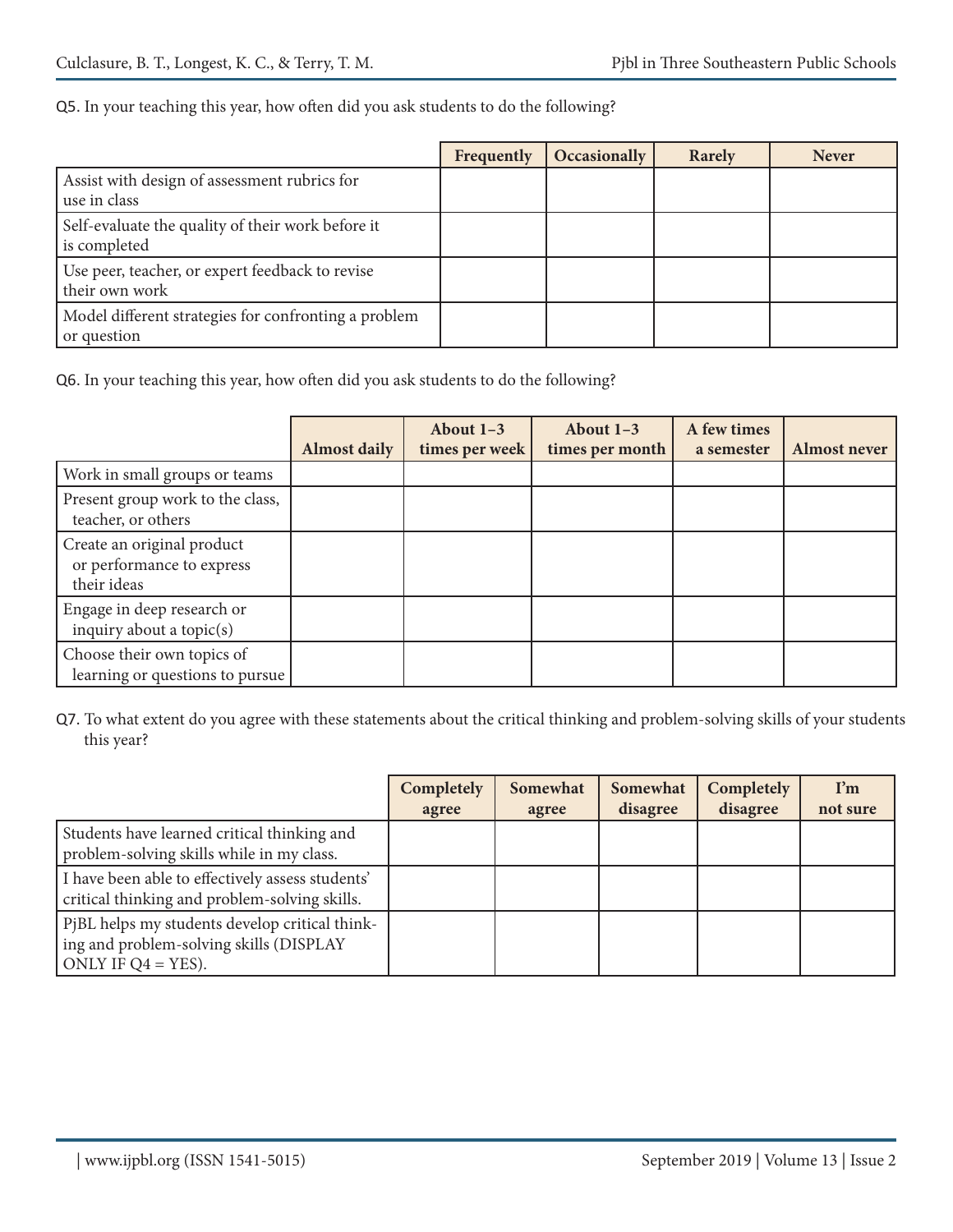Q8. To what extent do you agree with these statements about the collaboration and teamwork skills of your students this year?

|                                                                                                         | Completely<br>agree | Somewhat<br>agree | Somewhat<br>disagree | Completely<br>disagree | $\mathbf{I}^{\prime}$ m<br>not sure |
|---------------------------------------------------------------------------------------------------------|---------------------|-------------------|----------------------|------------------------|-------------------------------------|
| Students have learned collaboration and<br>teamwork skills while in my class.                           |                     |                   |                      |                        |                                     |
| I have been able to effectively assess stu-<br>dents' collaboration and teamwork skills.                |                     |                   |                      |                        |                                     |
| PjBL helps my students develop collabora-<br>tion and teamwork skills (DISPLAY ONLY<br>IF $Q4 = YES$ ). |                     |                   |                      |                        |                                     |

Q9. To what extent do you agree with these statements about the interpersonal skills of your students this year?

|                                                                                            | Completely<br>agree | Somewhat<br>agree | Somewhat<br>disagree | Completely<br>disagree | $\mathbf{I}^{\prime}\mathbf{m}$<br>not sure |
|--------------------------------------------------------------------------------------------|---------------------|-------------------|----------------------|------------------------|---------------------------------------------|
| Students have learned interpersonal skills<br>while in my class.                           |                     |                   |                      |                        |                                             |
| I have been able to effectively assess stu-<br>dents' interpersonal skills.                |                     |                   |                      |                        |                                             |
| PjBL helps my students develop inter-<br>personal skills (DISPLAY ONLY IF<br>$Q4 = YES$ ). |                     |                   |                      |                        |                                             |

Q10. To what extent do you agree with these statements about the creativity and innovation skills of your students this year?

|                                                                                                         | Completely<br>agree | Somewhat<br>agree | Somewhat<br>disagree | Completely<br>disagree | $\mathbf{I}^{\prime}$ m<br>not sure |
|---------------------------------------------------------------------------------------------------------|---------------------|-------------------|----------------------|------------------------|-------------------------------------|
| Students have learned skills in creativity<br>and innovation while in my class.                         |                     |                   |                      |                        |                                     |
| I have been able to effectively assess stu-<br>dents' skills in creativity and innovation.              |                     |                   |                      |                        |                                     |
| PjBL helps my students develop skills in<br>creativity and innovation (DISPLAY ONLY<br>IF $Q4 = YES$ ). |                     |                   |                      |                        |                                     |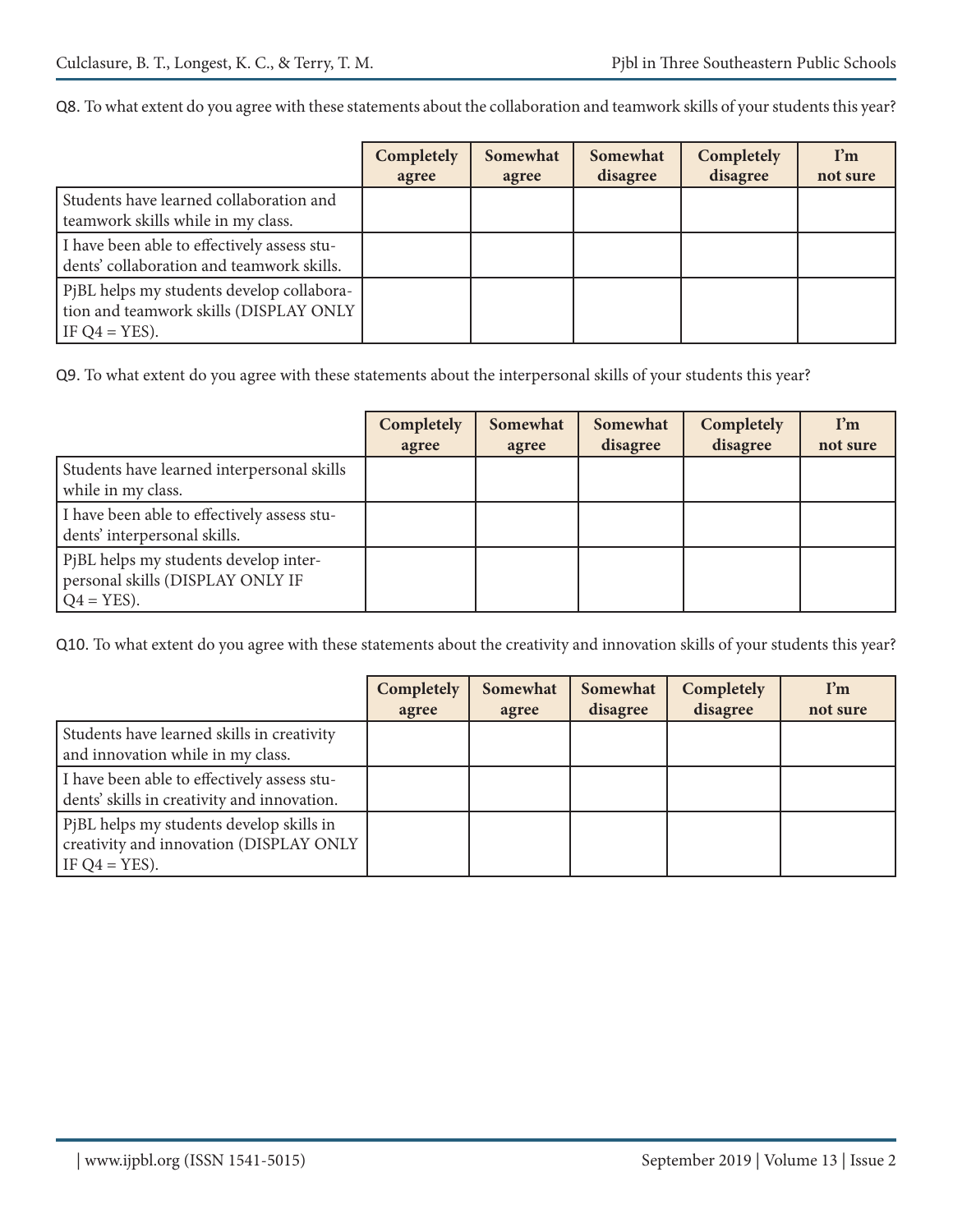Q11. To what extent do you agree with these statements about the self-direction skills of your students this year?

|                                                                                          | Completely<br>agree | Somewhat<br>agree | Somewhat<br>disagree | Completely<br>disagree | $\mathbf{I}^{\prime}\mathbf{m}$<br>not sure |
|------------------------------------------------------------------------------------------|---------------------|-------------------|----------------------|------------------------|---------------------------------------------|
| Students have learned self-direction skills<br>while in my class.                        |                     |                   |                      |                        |                                             |
| I have been able to effectively assess stu-<br>dents' self-direction skills.             |                     |                   |                      |                        |                                             |
| PjBL helps my students develop self-direc-<br>tion skills (DISPLAY ONLY IF $Q4 = YES$ ). |                     |                   |                      |                        |                                             |

Q12. Including this year, how many years have you been implementing PjBL in total (at this school and other schools)?

- a. 1–3
- b. 4–6
- c. 7–9
- d. 10 or more

Q13. Including this year, how many years have you been implementing PjBL in your classes at SCHOOL NAME?

- e. 1–3
- f. 4–6
- g. 7–9
- h. 10 or more
- Q14. Do you have an endorsement in PjBL?
	- a. Yes
	- b. No
	- c. I am in the process of being endorsed
- Q15. Does SCHOOL NAME have a clear and well-articulated vision for PjBL?
	- a. Yes
	- b. No
- Q16. Are PjBL teachers at SCHOOL NAME provided training in PjBL?
	- a. Yes
	- b. No
- Q17. IF Q15 = YES: Which of the following are ways that PjBL teachers at SCHOOL NAME are trained? (Check all that apply)
	- $\Box$  Team-wide planning for PjBL
	- $\square$  District-wide staff development days (PjBL focused)
	- Common planning periods for PjBL teachers
	- $\Box$  State and/or regional PjBL conferences
	- □ National PjBL conferences
	- $\Box$  PjBL webinars
	- $\Box$  Online sharing/collaborative environments related to PjBL
	- $\Box$  Other (please specify):  $\Box$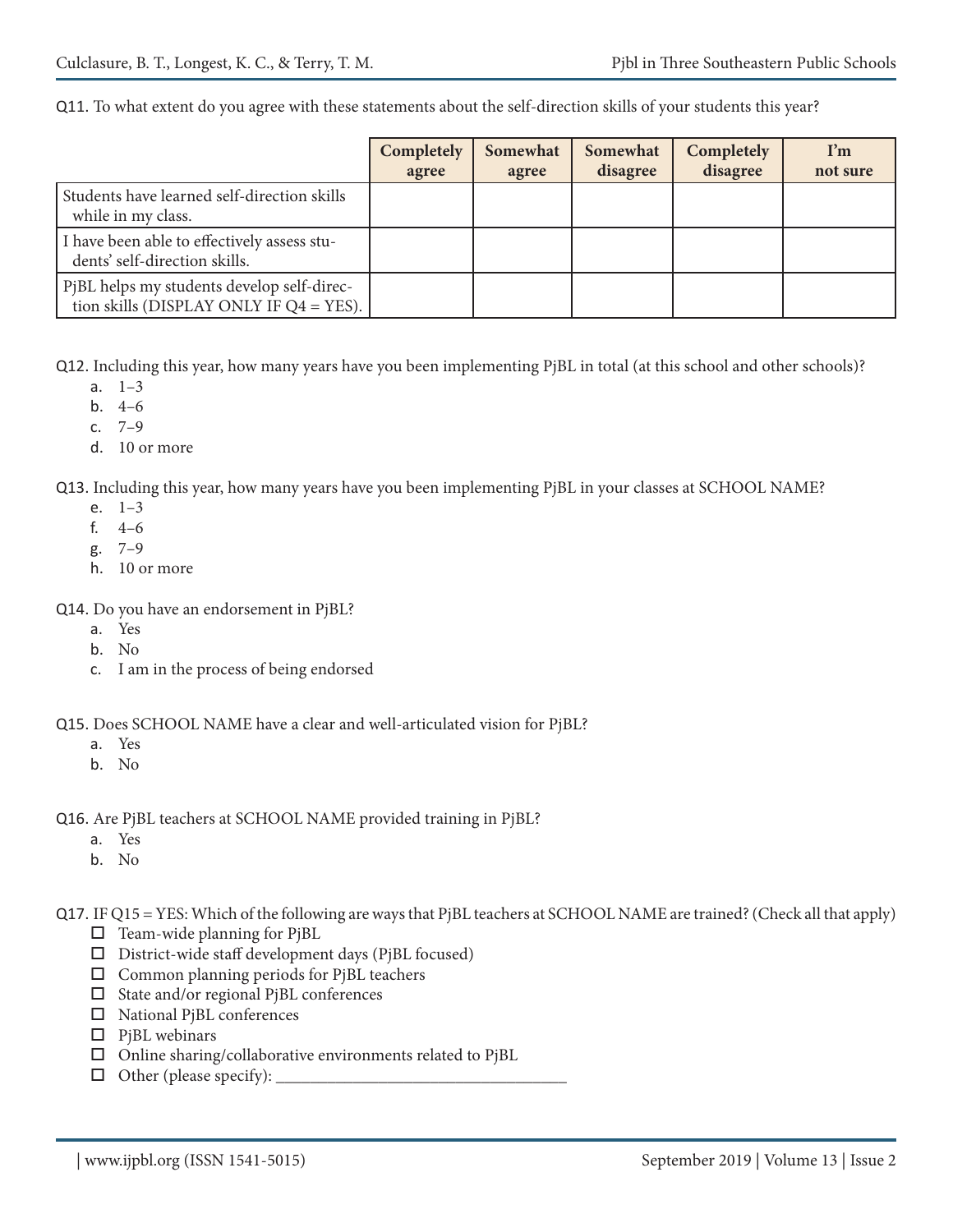Q18. How prepared do you feel to implement PjBL in the classroom?

- a. Very well prepared
- b. Prepared
- c. Somewhat prepared
- d. Not at all prepared

Q19. About how many PjBL-focused workshops, conferences, or training sessions have you participated in during the last 12 months?

- a. None
- b. 0
- c. 1
- d. 2
- e. 3
- f. 4 or more

Q20. Are there topics not covered in your school's PjBL training that you feel should be covered in order for you to be able to effectively implement PjBL in the classroom?

- a. Yes
- b. No

Q21. IF Q20 = YES: What topics do you feel should be covered?

Q22. How would you describe your level of involvement in PjBL?

I have . . .

- a. completely integrated PjBL into my classroom
- b. somewhat integrated PjBL into my classroom
- c. not tried it in my classroom

Q23. How supportive is your school administration of the PjBL approach?

- a. Very supportive
- b. Supportive
- c. Somewhat supportive
- d. Not at all supportive

Q24. To what extent . . .

|                                                                | Completely  <br>in favor | Somewhat<br>in favor | Neutral | Somewhat  <br>oppose | Completely<br>oppose |
|----------------------------------------------------------------|--------------------------|----------------------|---------|----------------------|----------------------|
| are you in favor of using PiBL in your classroom?              |                          |                      |         |                      |                      |
| are you in favor of a school-wide implementa-<br>tion of PiBL? |                          |                      |         |                      |                      |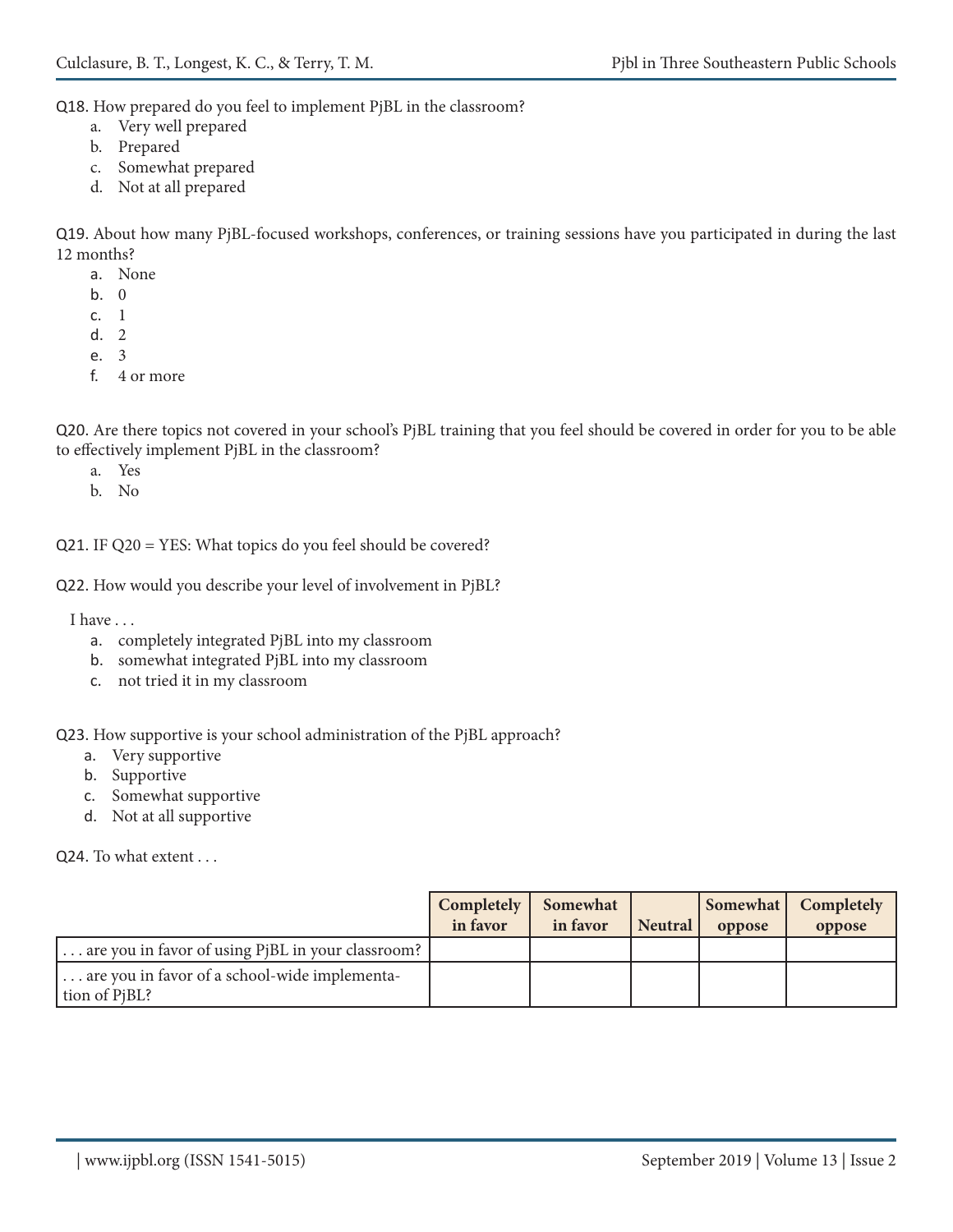Q25. To what extent do you think PjBL has permeated your school's culture?

- a. Completely
- b. To a large extent, but not completely
- c. To some extent
- d. Not very much at all
- e. Not at all

Q26. Please answer the following.

How often do you . . .

|                                                                                    | Frequently | Occasionally | Rarely | <b>Never</b> |
|------------------------------------------------------------------------------------|------------|--------------|--------|--------------|
| use rubrics to set expectations for projects?                                      |            |              |        |              |
| require portfolios as part of the PjBL assessment process?                         |            |              |        |              |
| require that students make presentations to the class?                             |            |              |        |              |
| require that students make presentations to business and/or<br>community partners? |            |              |        |              |
| use a driving question to frame PjBL class projects?                               |            |              |        |              |
| work in teams with other teachers?                                                 |            |              |        |              |
| involve community partners in project development?                                 |            |              |        |              |
| intentionally align standards with projects?                                       |            |              |        |              |

Q27. How much resistance to your implementation of PjBL do you generally encounter?

- a. A lot of resistance
- b. Some resistance
- c. A little resistance
- d. No resistance

Q28. From which areas have you received resistance? (Check all that apply)

- $\Box$  district/central office
- $\Box$  building leadership/administration
- $\Box$  grade/content area team
- $\Box$  other teachers
- $\Box$  parents
- □ students
- Other, please specify: \_\_\_\_\_\_\_\_\_\_\_\_\_\_\_\_\_\_\_\_\_\_\_\_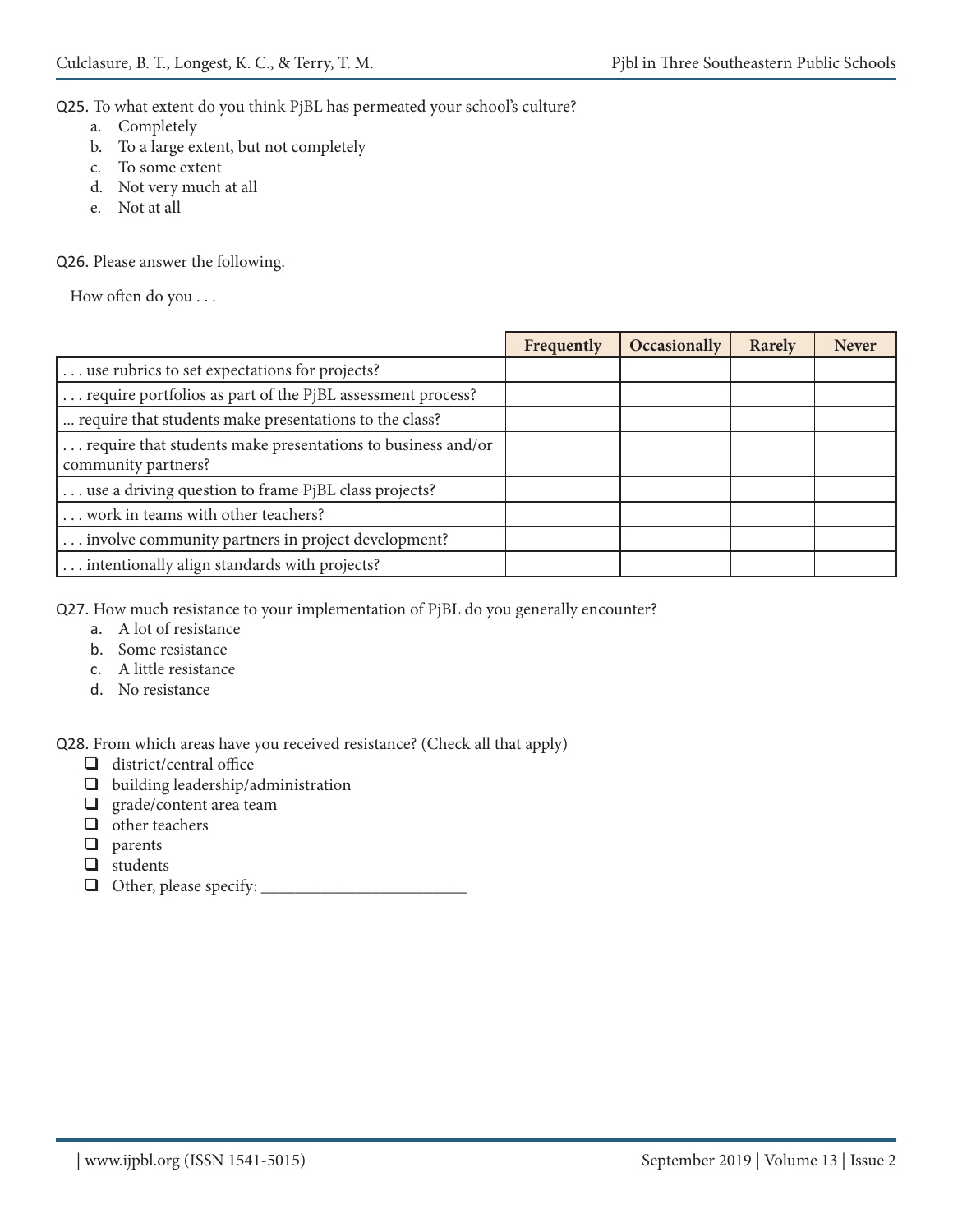Q29. Please indicate the extent to which each of the following presents a barrier to effectively implementing projectbased learning:

|                                           | A major<br><b>barrier</b> | A moderate<br><b>barrier</b> | Somewhat<br>of a barrier | Not at all<br>a barrier |
|-------------------------------------------|---------------------------|------------------------------|--------------------------|-------------------------|
| Lack of time                              |                           |                              |                          |                         |
| Curriculum alignment/pacing               |                           |                              |                          |                         |
| Difficulty assessing students             |                           |                              |                          |                         |
| Lack of training/professional development |                           |                              |                          |                         |
| Classroom management challenges           |                           |                              |                          |                         |
| Competing district priorities             |                           |                              |                          |                         |
| Competing state priorities                |                           |                              |                          |                         |
| State regulations/mandates                |                           |                              |                          |                         |

Q30. Please list up to 3 other factors that negatively impact your ability to effectively implement project-based learning.

Q31. Compared to other models you have tried in the past, overall, how effective of a pedagogical approach is PjBL?

Overall, PjBL is \_\_\_\_\_\_\_\_\_\_\_\_ than other instructional models I have used in the past.

- a. much better
- b. better
- c. no different
- d. worse
- e. much worse
- f. I only have taught using PjBL *SKIP TO Q35*

Q32. Compared to other models you have tried in the past, how effective is PjBL in positively impacting . . .

|                                            | <b>Much Better</b> | <b>Better</b> | <b>No Different</b> | <b>Worse</b> | <b>Much Worse</b> |
|--------------------------------------------|--------------------|---------------|---------------------|--------------|-------------------|
| student achievement?                       |                    |               |                     |              |                   |
| student participation in class?            |                    |               |                     |              |                   |
| student enthusiasm for<br>course material? |                    |               |                     |              |                   |
| student motivation?                        |                    |               |                     |              |                   |

Q33. Compared to other models you have tried in the past, how effective is PjBL in positively impacting students' ability to ...

|                                          | <b>Much Better</b> | <b>Better</b> | No Different | <b>Worse</b> | <b>Much Worse</b> |
|------------------------------------------|--------------------|---------------|--------------|--------------|-------------------|
| apply/use information they have learned? |                    |               |              |              |                   |
| work effectively in groups?              |                    |               |              |              |                   |
| communicate with others?                 |                    |               |              |              |                   |
| express creativity while learning?       |                    |               |              |              |                   |
| think deeply and critically about sub-   |                    |               |              |              |                   |
| iect matter?                             |                    |               |              |              |                   |